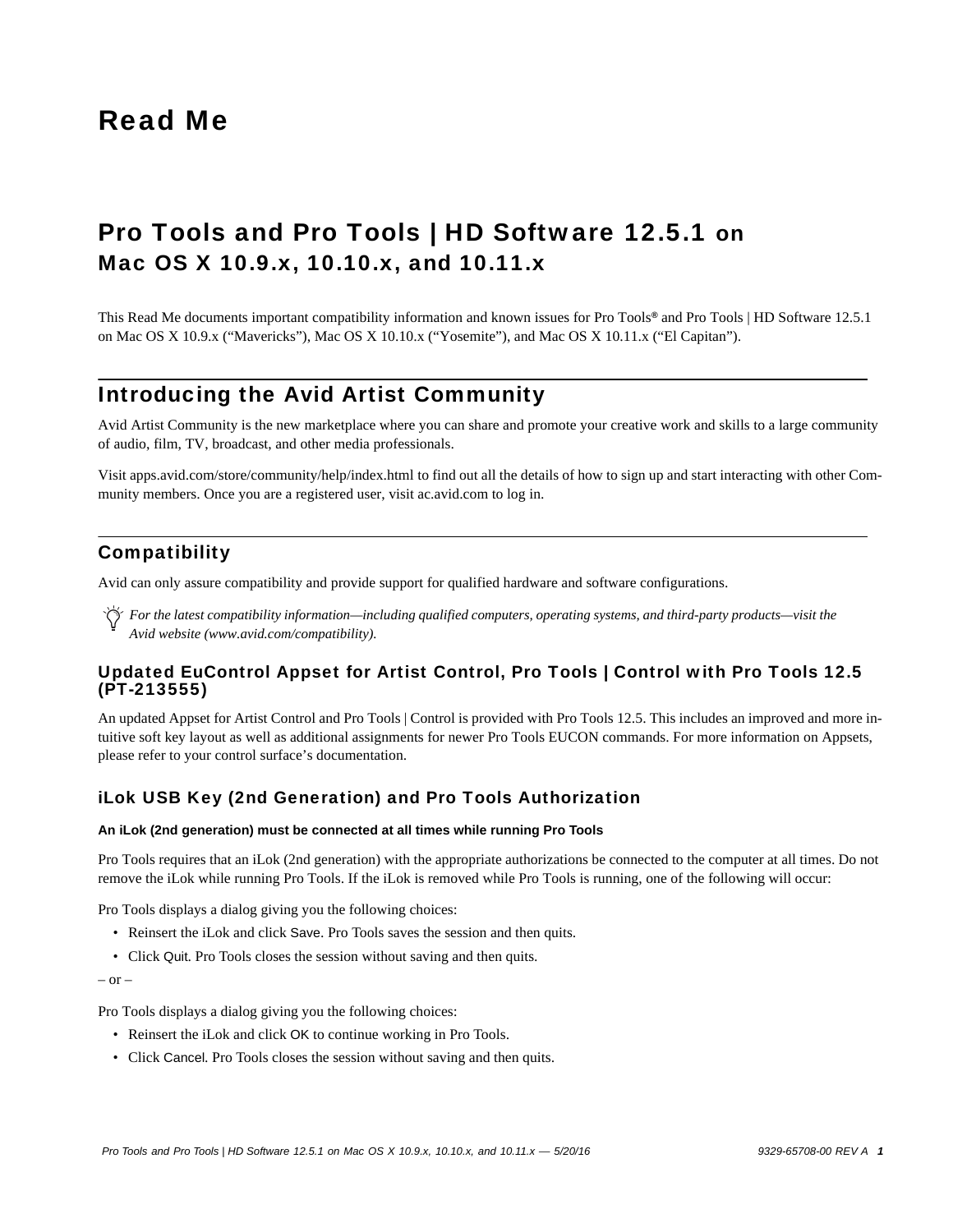# Avid Application Manager

# **Use the Avid Application Manager for notifications about Pro Tools software and plug-in updates**

When you install Pro Tools 12.x, the Avid Application Manager is also installed. The Avid Application Manager is used to manage your software and entitlements related to your MyAvid account. The Avid Application Manager helps you maintain the most current Pro Tools software and audio plug-in updates that you are entitled to when new versions become available. For more information about the Avid Application Manager, see the *Avid Application Manager Guide* (available online through the Avid Knowledgebase).

# General Compatibility

### **Pro Tools 12 does not support video capture (PTSW-181456)**

Pro Tools 12 does not have the ability to record video to the timeline. Co-install Pro Tools 10.3.10 (or higher) on the same system and use an Avid Mojo SDI to record video into Pro Tools 10. The captured video can then be used in Pro Tools 12.

#### **Avid Video Engine (AVE) is not supported with drives that are case-sensitive formatted (UME-1223)**

The Avid Video Engine (AVE) will not load on Mac OS X if the OS drive/volume is formatted as Mac OS Extended (Case-sensitive, Journaled). In order for AVE to load, the OS drive/volume must be formatted as Mac OS Extended (Journaled).

#### **Pro Tools 12 does not allow import of WMA files (PTSW-181506)**

If you attempt to import a WMA file into a Pro Tools 12 session, Pro Tools cannot convert the file and posts a "file is unreadable" message. Co-install Pro Tools 10.3.10 (or higher) on the same system, import the WMA file, and convert it to a format supported by Pro Tools 12.

### **After creating a new user account on Mac OS X, you can initially only save a Pro Tools session in a non-local folder called "Documents" (PT-204548)**

To avoid this issue, create a folder named "Documents," save a session there, then save the session and all other subsequent sessions wherever you wish.

# **On Mac OS X 10.10 (Yosemite) only, iTunes does not work with HDX or HD | Native hardware using the Avid Core Audio manager. (PTSW-194693)**

The Avid CoreAudio Manager is currently not compatible with Mac OS X 10.10 (Yosemite) and a driver update will be required.

# **QuickTime Player is not currently compatible with Avid Audio Interfaces on Mac OS X 10.8 and 10.9 (PTSW-163965)**

QuickTime Player does not currently support Avid audio devices as output devices with Mac OS X 10.8. Audio will not pass through and playback will not start. Please use an alternate audio interface for QuickTime Player, or use another software solution for playing back QuickTime files with Avid audio devices as a workaround for this issue.

# **Pro Tools 12 sessions that use more than 4 gigabytes of RAM will cause Pro Tools 10 or lower to quit unexpectedly (PTSW-181963)**

If you attempt to open a Pro Tools 12 session that uses more than 4 gigabytes of RAM in Pro Tools 10 or lower, Pro Tools will quit unexpectedly. To open such sessions in Pro Tools 10 or lower, first reduce the amount of session RAM usage to less than 4 gigabytes in Pro Tools 12 by removing virtual instruments that take up system memory.

#### **Nudge Selected Clip Gain shortcuts may conflict with the default Mac OS X shortcuts for Mission Control (PT-210366)**

Performing the Nudge Selected Clip Gain Up/Down shortcuts may trigger Mission Control functions in some versions of Mac OS X. To avoid this conflict, click the ?Keyboard? icon in System Preferences, select the ?Shortcuts? tab and then ?Mission Control? from the sidebar. Disable or reassign the ?Mission Control? and ?Application Windows? shortcuts.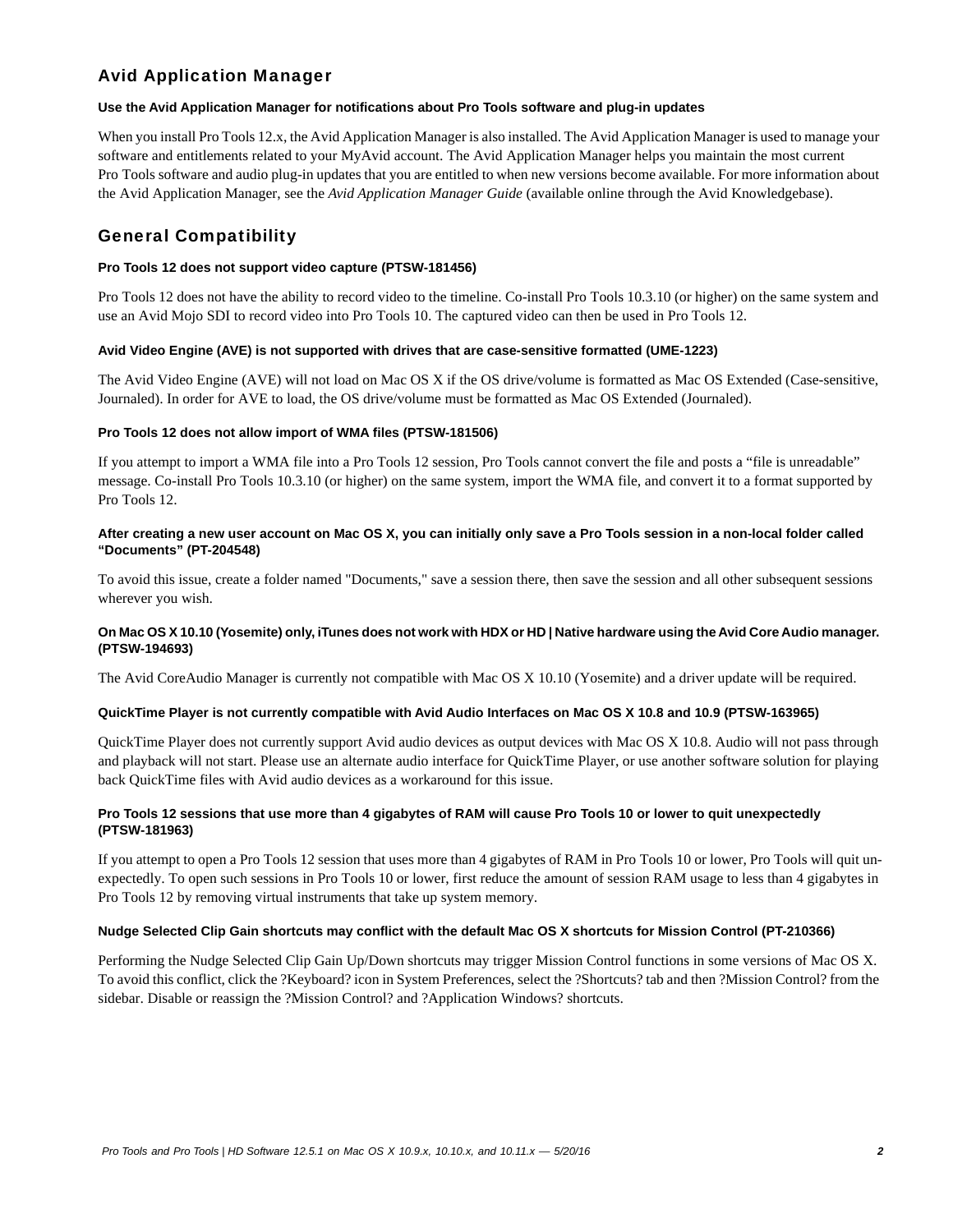#### **Enable Spotlight for best performance when relinking files and indexing in the Workspace (PTSW-183818)**

For best performance with relinking and Workspace indexing, enable Spotlight. While enabling Spotlight is not required, it will improve performance in this area with Pro Tools.

*When Spotlight is enabled, long record passes (over 50 minutes) may stop recordings after 50+ minutes. Consider disabling Spotlight for long recording sessions and then re-enable it when you are done recording.*

#### **OMF files that contain video are not compatible with Pro Tools 12 (PTSW-184397)**

OMF sequences that contain video cannot be imported into Pro Tools 12. OMF sequences that contain embedded or referenced audio files can be imported into Pro Tools 12. To import a sequence that contains video media, use a linked AAF sequence.

#### **Pro Tools session file formats version 4.x and lower are not supported in Pro Tools 11 and higher (PTSW-181049)**

Pro Tools session files from Pro Tools versions 4.x and lower are not recognized in Pro Tools 11 and higher. In the Pro Tools Workspace, these files are listed as "unknown," and cannot be opened. Co-install Pro Tools 10.3.10 (or higher) on the same system and open the session files in Pro Tools 10. Save the session in the current Pro Tools session format, then open the session in Pro Tools 12.

# Pro Tools | HDX Systems

### Some Mac Pro computers with certain video cards may not have power connections available for Pro Tools | HDX cards (PTSW-**156545)**

Some video cards require power from the motherboard, which is also a requirement for HDX cards. If you have a video card that requires both power connections on the motherboard, a power connection for your HDX cards will not be available. To avoid this problem, use a video card that does not require more than one power connection to the motherboard.

# Pro Tools | HD Native PCIe Systems

#### **With Mac OS 10.6.8 or higher, it may not be possible to update the firmware on an HD Native PCIe card (PTSW-146374)**

When launching Pro Tools HD with an HD Native card on Mac OS 10.6.8 or higher, a -1164 error may occur. This error indicates that the firmware for the HD Native card cannot be updated from version 1.0 to version 1.02 or 1.03. If this error occurs, you can only update the firmware using Mac OS X 10.6.7 or lower. The firmware update can also fail when using a Thunderbolt MacBook Pro. To avoid this error, use a Mac without Thunderbolt and use the Avid NativeCardFlasher utility to update the HD Native firmware,

*For more information on updating Native card firmware, refer to the following Avid Knowledge Base articles: http://avid.force.com/pkb/articles/en\_US/troubleshooting/en419331 http://avid.force.com/pkb/articles/en\_US/troubleshooting/en429831*

# Eleven Rack

# **Eleven® Rack Guitar Window not available in Pro Tools 12 (PTSW-184398)**

Pro Tools 12 does not provide the Guitar Window for Eleven Rack that is available in Pro Tools 10 and lower. Avid has made available a 64-bit standalone version of the Eleven Rack Control Window found in Pro Tools 10 and earlier. Please see the following page for more information about the 64-bit standalone Eleven Rack Editor: http://apps.avid.com/eleven-rack/

# VENUE

### **Restarting a VENUE console, including the changing of system configurations, leads to an audio interface timeout with a connected HD Native system (PTSW-183745)**

When connecting a HD Native system (PCIe or Thunderbolt) to a VENUE live sound system, VENUE HDx cards acting as your interface to Pro Tools timeout when restarting the VENUE console. This includes changing the VENUE system input configuration between stage and HDx sources (Virtual Soundcheck). After timing out, Pro Tools cannot record or playback until you quit and relaunch Pro Tools.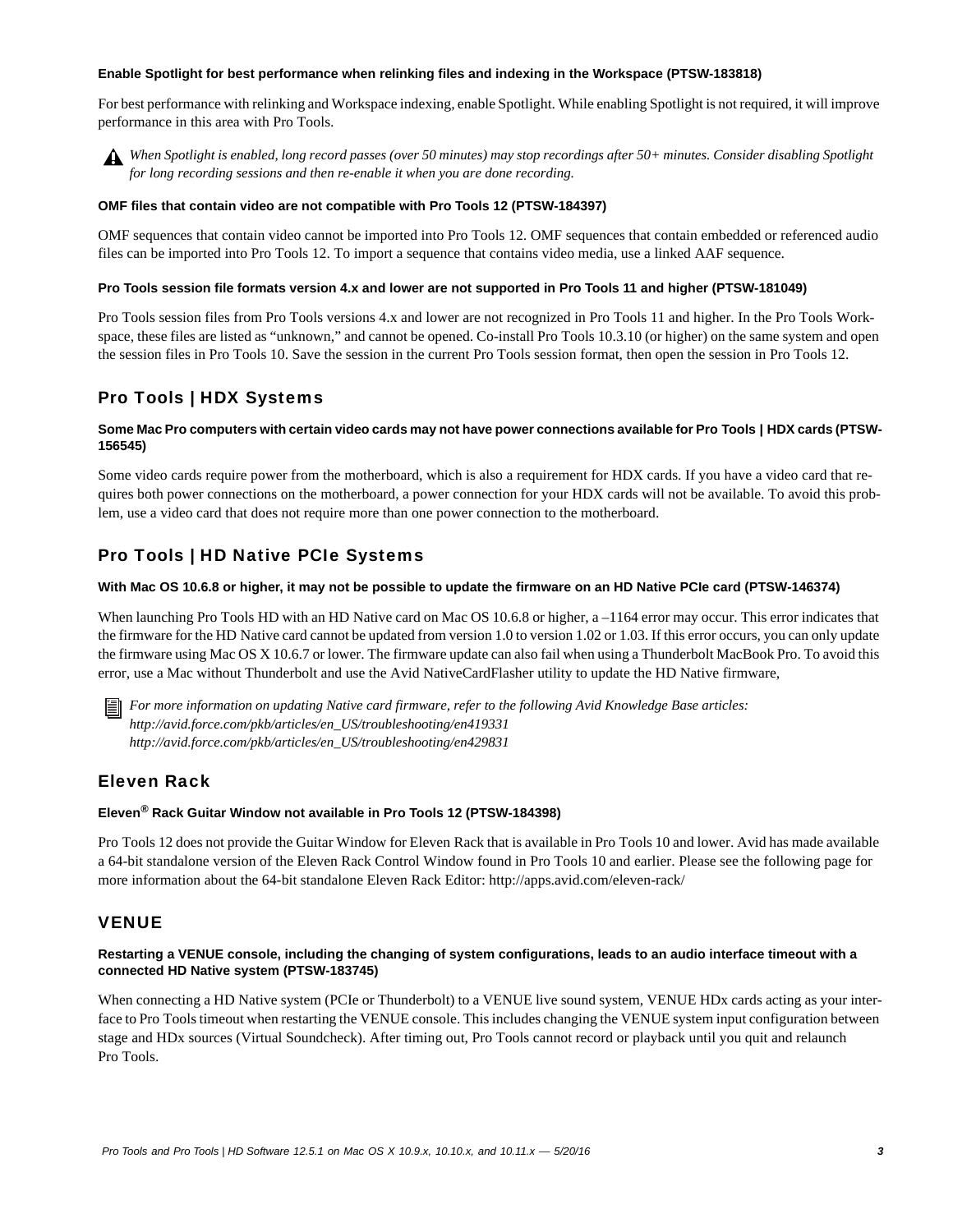#### **When multiple E3 engines are connected together (as part of a shared input VENUE S3L-X system), and at least one E3 engine in the system is connected to a Pro Tools computer, only one of the available E3 engines may be listed twice in the Playback Engine pop-up menu of the connected computer. (VSW-9462)**

To workaround this issue in a shared input configuration, make sure that only one E3 engine is checked in the Audio MIDI Setup > Network Device Browser of any computer used for recording/playback with the S3L-X system. It is highly recommended that you make connections between E3s (or between E3s and any switches) after you have established connections between each E3 and its corresponding Pro Tools system. See the VENUE | S3L-X System Guide for more information.

# Known Issues

The following sections document known issues you may encounter when using Pro Tools and Pro Tools HD 12.5.1, along with workarounds if they exist.

# General Pro Tools Issues

# **Pro Tools quits unexpectedly while loading plug-ins on launch. (PT-206888)**

On Pro Tools systems with several hundred plug-ins installed, Pro Tools may quit unexpectedly on launch. If this occurs, try the following:

- Move approximately 100 plug-ins (or more) from the Plug-Ins folder to the Plug-Ins (Unused) folder (/Library/Application Support/Avid/Audio/).
- Launch Pro Tools.
- Quit Pro Tools.
- Move the plug-ins back from the Plug-Ins (Unused) folder to the Plug-Ins folder.
- Launch Pro Tools.

#### **Pro Tools does not play back immediately after importing a large and complex AAF sequence (UME-905)**

Importing a complex AAF sequence that contains many video files and edits may cause Pro Tools to be in a Play/Pause state after all files have finished linking. This may also happen when reopening the session. If you encounter this, stop the transport, wait 30 seconds, and then attempt playback again. To avoid this problem completely, you can bounce the video and re-import, or request that the video editor flatten the video upon export.

# **Offline Bounce takes much longer than expected (PT-202888)**

Offline Bounce times can increase significantly in sessions that have output and input assignments cascaded across tracks (for example: Track 1 output is assigned to Track 2 input, Track 2 output is assigned to Track 3 input, and so on).

# **When importing session data, automation is replaced instead of overlaid when using Adjust Session Start Time to Match Source Start Time (PTSW-149273)**

Automation can sometimes be replaced instead of overlaid when using Adjust Session Start Time to Match Source Start Time when importing session data. This issue may occur if the source session start time (of the session being imported) is earlier than the current session start time. This issue can be avoided if you instead import the session data from the session with the later start time into the session with the earlier start time. You must also not enable the Adjust Session Start Time to Match Source Start Time option, and select Maintain Absolute when prompted.

#### **Automatic Delay Compensation cannot not be applied to tracks recording from different types of sources (PTSW-157960)**

Automatic Delay Compensation cannot compensate for cascaded records that use both I/O and bus inputs to recording tracks. An example of this is feeding an audio track (in record) from an audio input, and then bussing the output of the track to another audio track also in record. The first audio track will be compensated but the second cascaded track will not be. (This is not a common workflow.)

#### **Audio scrubbing is offset by the overall system delay when Automatic Delay Compensation is enabled (PTSW-150138)**

With Automation Delay Compensation enabled, when scrubbing audio the output is offset by the overall system delay (displayed in the Session Setup Window). Large system delays cause a noticeable offset. To avoid this issue, you can disable Automatic Delay Compensation when you want to scrub audio for editing.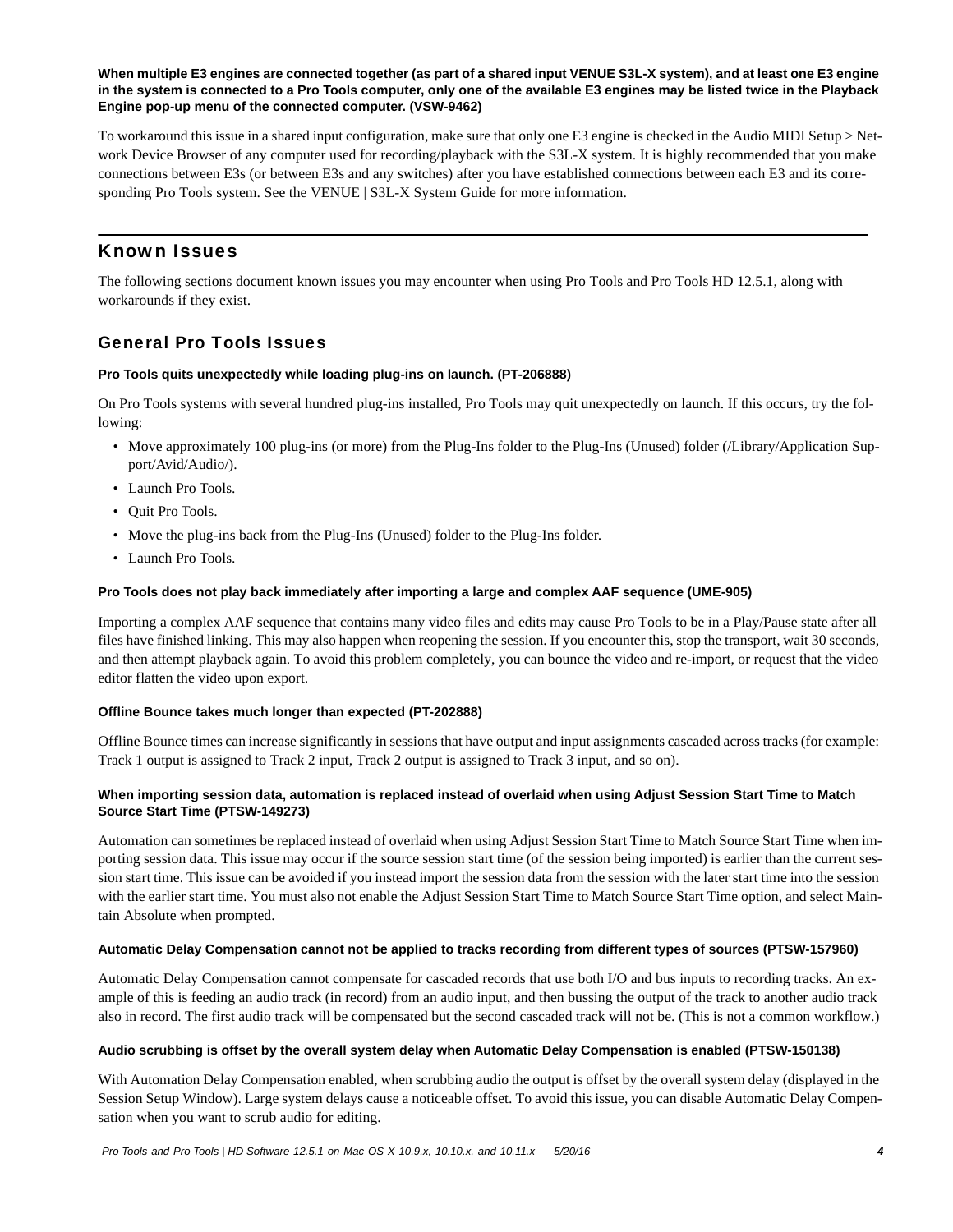#### **Cannot run Reason as ReWire clients if they have not first been launched and set up as a standalone application (PTSW-133070)**

Reason needs to be launched and setup as a stand-alone applications before running them as a ReWire clients with Pro Tools. Do the following:

- Launch Reason in stand-alone mode and follow the on-screen instructions.
- Quit Reason.
- Launch Pro Tools and insert Reason as a ReWire plug-in on an audio, Auxiliary Input, or Instrument track.

#### **Exporting interleaved BWF files from Pro Tools 10 or higher and importing into Pro Tools 9.0.x and lower may cause Pro Tools to quit unexpectedly (PTSW-151579)**

When exporting any greater-than-stereo multichannel interleaved WAV (BWF) files other than 5.1 from Pro Tools 10 or higher and then importing them into Pro Tools 9.x or lower, Pro Tools quits unexpectedly. To avoid this problem, export audio files for import into lower versions of Pro Tools in another file format (such as AIFF or multi-mono).

#### **AAF files that contain AMA-linked audio cannot be imported (PTSW-182322)**

Pro Tools cannot import AAF files that contain AMA-linked audio files. AMA-linked audio must be imported or transcoded in Media Composer before the AAF is exported.

#### **Unrendered mix and match AAFs will not properly import (PTSW-181825)**

If the error "A video file and its associated clips were removed because its timecode rate is incompatible with the project type" appears, it is likely that your AAF contains unrendered mix and match video. To avoid this, render mix and match AAFs from Media Composer before or during export.

#### **Auxiliary Input tracks can be inadvertently switched to "Frames" view (PT-211962)**

When simultaneously switching the track views of Auxiliary Input tracks and any other track types, it is possible for the Aux tracks to display "Frames" view. Should this issue occur, manually select the desired track view from the Track View selector menu since the track view keyboard shortcuts may not operate on the affected Aux tracks.

#### **Clip names appear incorrect after selecting Field Recorder channel matches, or expanding to new tracks. (PTSW-136012)**

This can occur if the file name of a Field Recorder channel match contains a hyphen followed by a number greater than zero. Pro Tools names new clips by incrementing the number after the hyphen. If a field recorder file is already named in this way (such as "Filename-01"), then new clips created by selecting a Field Recorder channel match or by expanding a track may have names different from the parent file. To avoid this situation, avoid using hyphens in Field Recorder file names.

#### **Field Recorder matches appear offset after AudioSuite rendering if the session timecode rate does not match the file timecode rate (PTSW-152147)**

If a portion of a file has been rendered with an AudioSuite plug-in, an offset can occur when expanding field recorder matches in cases where the session timecode rate does not match the timecode rate of the audio file. To avoid this issue, you can either render the whole file with AudioSuite (rather than only a portion of the file), or use Whole File mode when rendering AudioSuite processing.

#### **External Field Recorder matches do not show up after an initial index pass (PTSW-180659)**

If external field recorder matches do not show up on a field recorder track after the initial index pass, save and reopen the session.

# Projects and Collaboration

#### **Creating or receiving new projects or tracks may result in a "Permission denied (13)" dialog (PT-212334)**

When creating or receiving new projects or tracks, a "Permission denied (13)" dialog may be displayed. Should this issue occur, open the "Operation" tab in the Pro Tools Preferences window and, in the "User Media and Settings Location" pane, click the Project Media Cache "Change" button to set a new location for the Project Cache. The new location should be a folder either outside of the default Pro Tools folder or off of the startup disk if possible.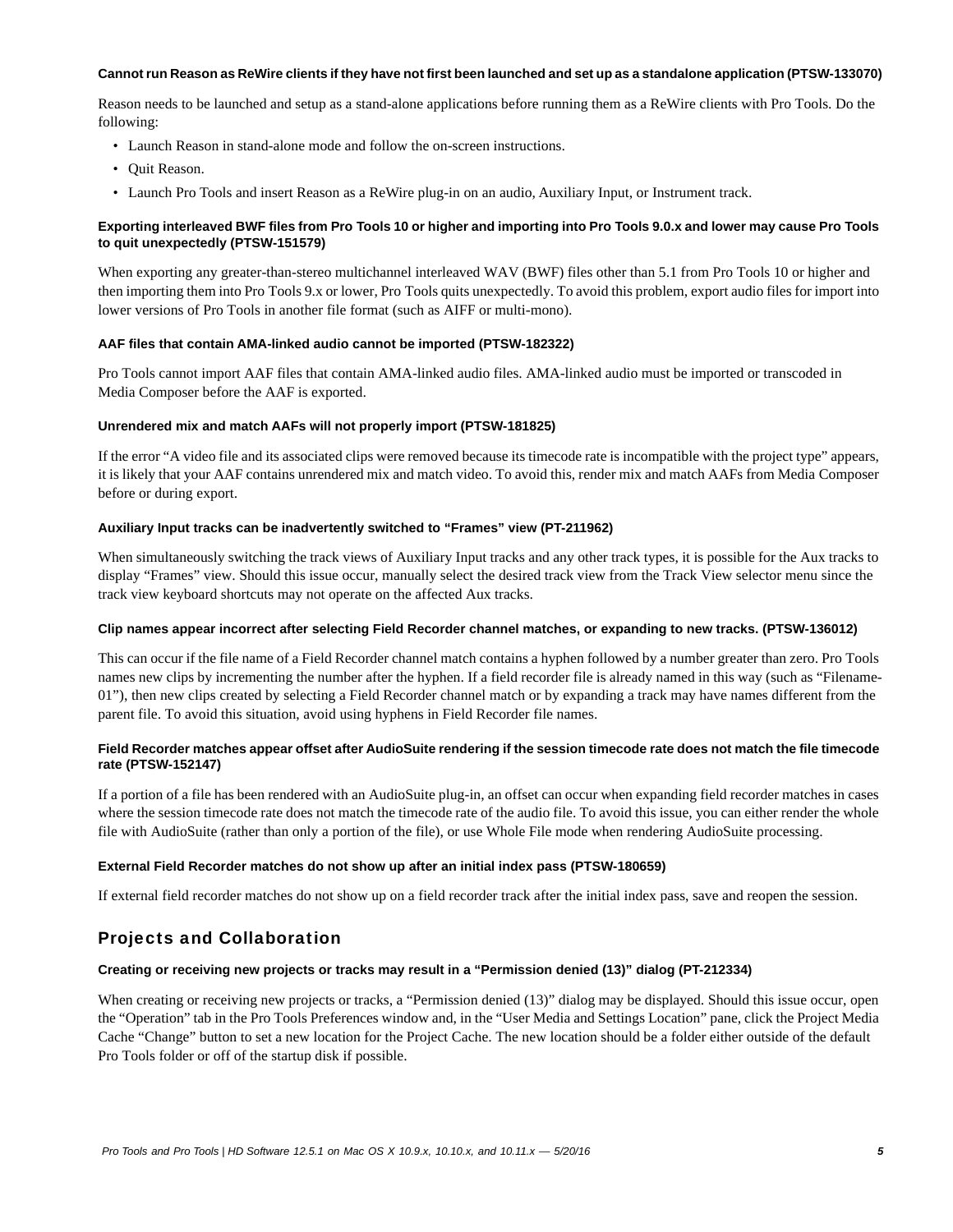#### **Switching user accounts may not refresh all information in the Dashboard (PT-213430)**

In some cases switching accounts can cause account data to linger in the Dashboard, showing storage usage from the previously signed in user. To ensure the latest data is being reflect, quit and relaunch Pro Tools and sign in to the desired user.

# **It is strongly recommended that you do not log in to the same project on multiple systems using the same Avid Master Account login**

When you are connected to the internet and then you open a Pro Tools Project, Pro Tools checks to see if there are any other machines that are logged in to the same Avid Master Account and both with the same project open. If the project is detected as being open on another system it should be closed. This prevents the project bundle on the cloud from becoming corrupted by competing updates from multiple systems using the same account. To avoid this situation, it is strongly advised that you close projects when leaving systems idle if it is possible that you will be working on the same project from another computer with the same Avid Master Account.

#### **Collaboration may be impeded for users with projects of the same name (PT-213948)**

If a user accepts the invitation to collaborate on a Project with the same name as an owned Project in their account, it may be possible for only the owned Project to appear in their Dashboard and Artist Chat windows. To avoid this issue, be sure that no Project name conflicts exist before accepting invitations to collaborate.

#### **Assertions and AAE errors may occur when Project Media Cache exists on multiple identical volumes (PT-213652)**

Assertions and AAE errors may occur when the Project Media Cache folder exists on multiple identical volumes. To avoid this issue, ensure that the Project Media Cache remains set to different locations on each volume, rename each volume if possible, or unmount any identical volumes while working with projects in Pro Tools.

# **Disconnecting from the internet or closing a project during project synchronization can result in failed project synchronization. (PT-202643)**

To prevent potential synchronization with projects, do not disrupt the project synchronization while it is in progress. Avoid disconnecting from the internet, turning off WiFi, shutting your laptop, or quitting Pro Tools | First during this time. To monitor the progress of project synchronization, choose Window >Task Manager.

# **Change the default Project Media Cache location so that it is not on your system drive (PT-212755)**

Projects in Pro Tools 12.5 default to storing cached project data in a common location in your local Documents folder. It is recommended that you change the default location of your Project Media Cache on the system drive to another location on any Avid-qualified storage. You can Change the location of the Project Media Cache in the User Media and Settings Project Media Cache preference in the Pro Tools Operation Preferences. Any form of Pro Tools compatible storage, including shared storage, is a valid location to cache your project data and media. However, at this time, multiple individual Pro Tools systems in a networked facility cannot refer to a shared cached project bundle on shared storage. If there are multiple systems in a facility with shared storage, each Pro Tools system must download its own project bundle to the specified local Project Media Cache bundle location.

# **Removing a collaborator from your project may not relinquish ownership of tracks claimed by that collaborator (PT-211627)**

When a collaborator who has ownership over shared tracks is removed from a project that you own, their track ownership may not be automatically relinquished. Should this issue occur, click the Track Ownership button for these tracks and ownership should be returned to you after about five minutes.

# **Project uploads may pause while Shuttle Lock is active (PT-213277)**

Entering Shuttle Lock mode while project uploads are in progress may temporarily prevent uploads from finishing until the playhead comes to a stop. To avoid this issue, confirm that all uploads have completed in the Task Manager before using Shuttle Lock mode in a project.

# **"Expand Alternates To New Playlists" may not trigger track or project uploads (PT-212809)**

When a track has loop-recorded alternates that are not on any playlists, choosing to "Expand Alternates To New Playlists" may not trigger an auto-upload or allow manual uploading using the Track or Toolbar upload buttons. If this issue is encountered, making any change or edit to the track or its playlists will enable uploading with the Track upload button.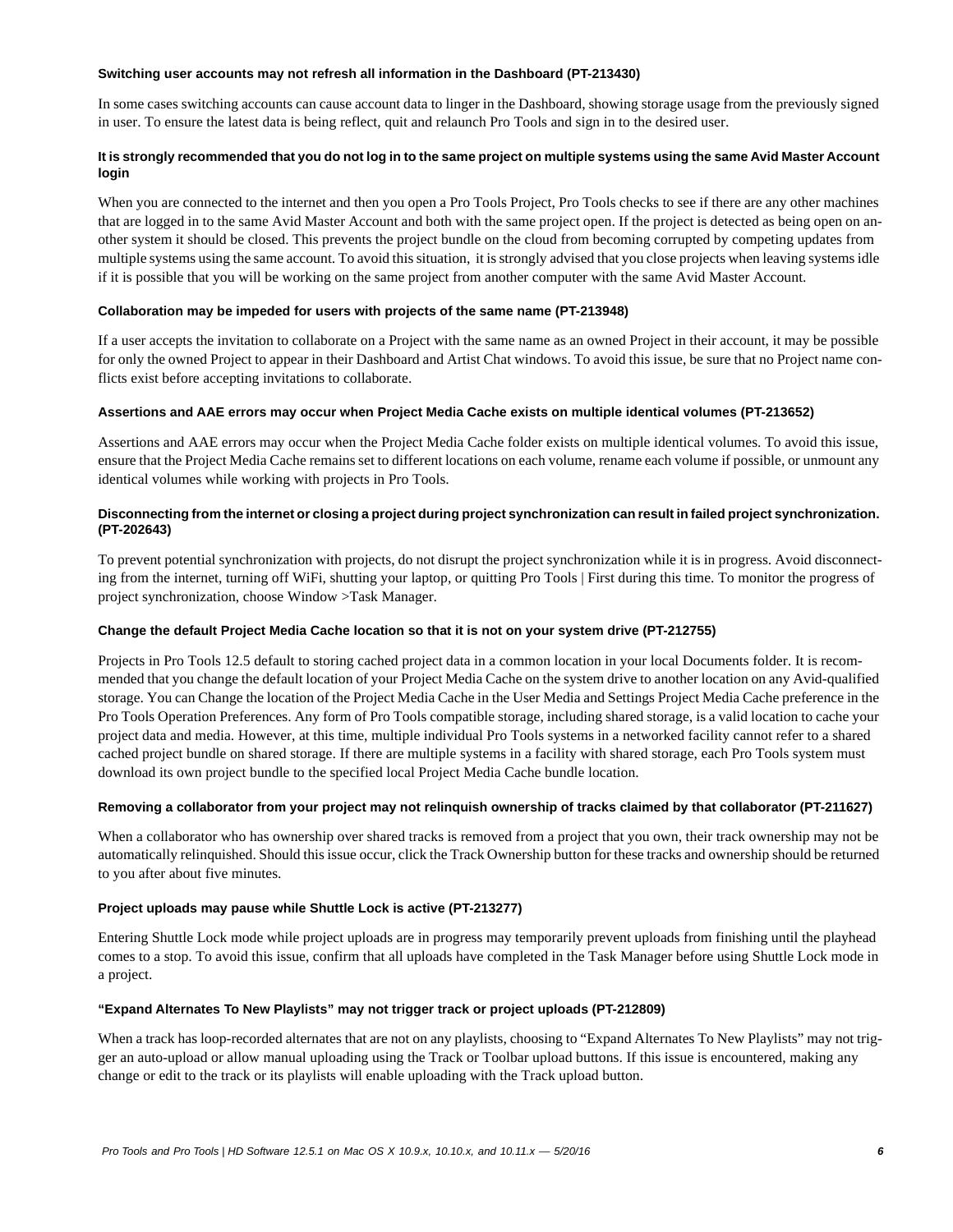#### **Destructive Punch record passes are not transmitted to collaborators (PT-212577)**

Using Destructive Punch to update a shared file does not transmit a track change and the file is not updated on collaborator systems.

### **Changed Display Name in Artist Chat is not updated in the Dashboard until signing out and signing back in (PT-209796)**

After making a change to the Display Name in your Artist Chat profile, the Pro Tools Dashboard is not updated with the new user name until you sign out and sign out and back in.

#### **Artist Chat messages of 1,800 characters or more may not be received or even sent (PT-211701)**

Attempting to send an Artist Chat message of 1,800 or more characters can appear to send but may not be received by other users in the chat or they may not be sent at all. The actual maximum limit for Artist Chat messages is 2 kilobytes per message. It is recommended that uncommonly long messages be posted in shorter segments.

# **Dropped Keystrokes in Artist Chat and Sign On Window (PT-211627)**

In some cases keyboard keystrokes will fail to be transmitted to the Sign On and Artist Chat windows.

#### **Pasting a text string inside of the "< >" characters into Artist Chat results in a blank entry (CLOUD-3285)**

Any text in contained by "<" and ">" is disallowed for security reasons. Please do not use these characters in Artist Chat messages.

### **When sharing a track with plug-ins such as Melodyne or Space, only the waveform cache inside the plug-in is uploaded and shared, but not the referenced audio file (PT-212607)**

Media assets for Plug-ins (such as Melodyne or Space) that use external media, like a waveform cache or impulse responses, may not always be copied with the shared tracks to the cloud for use by other collaborators.

# I/O Setup

# **Master Faders assigned to mapped output busses function only on that specific bus, not for the output channel as a whole (PTSW-127517)**

Because a Master Fader works on a bus, not on an output path or output channel, there may be certain configurations in which the level sent to the physical I/O is not reflected on any meters in the Pro Tools application. If the configuration includes output subpaths or has multiple busses assigned to a single output path, the overall signal level from these combined sources (including any clipping indication) will only be displayed on the interface itself. You can avoid using multiple output paths or output busses simultaneously by routing your sources to a single mapped output bus and assign a Master Fader to that.

#### **Session templates retain Bus settings and some preferences, display settings, and window layouts (PTSW-47133)**

Pro Tools session templates retain the bus settings and some of the preferences, display settings, and window layouts from the system on which the template was created. Consequently, creating a new session based on a template restores several session properties from the original system. These properties are retained by Pro Tools until you change them, or another session or template is opened that replaces them. This also means that if a new blank session is created after using a template, the properties from the template will be used for the new session.

The properties retained from templates include default track height, view settings, window size and position, and bus settings. You can update templates by making the desired changes, using the File > Save as Template command (be sure to select the "Install template in system" option), and then selecting the template you want to replace.

### **Opening a session saved to .ptf (Pro Tools 7–9) from Pro Tools 12.x or higher in Pro Tools 8.1 or lower results in incorrectly mapped IO (PTSW-194443)**

For any session saved to .ptf (Pro Tools 7–9) from Pro Tools 12.x or higher requires that IO Settings be manually corrected when opening that session with Pro Tools versions 8.1 and lower. Manually map the correct IO settings in the IO Setup before playing back the session.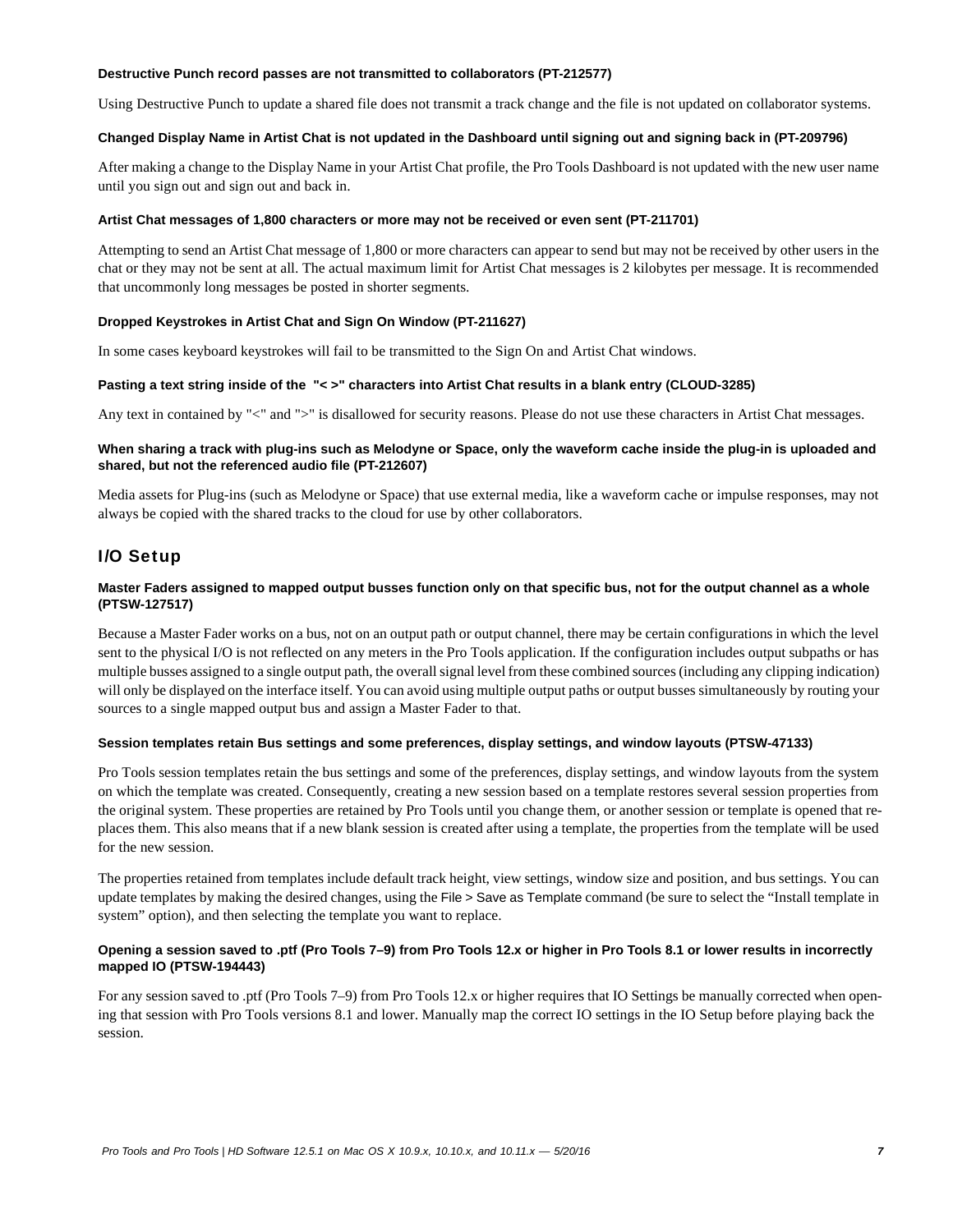# File and Disk Management

#### **After Relinking files the Relink window does not retain its "revealed/open" status (PTSW-178130)**

Although the checkbox remains selected, the reveal status of volumes is not retained if the Relink window is automatically reopened. Be sure to reveal the volumes so that the enabled checkboxes are visible in order to reliably relink to missing files.

#### **When relinking audio files, mismatched channel widths are not found (PTSW-189868)**

When relinking audio files, it is possible to link files with different channel widths. This is not a supported workflow and may have unpredictable results. Ensure that the channel width of linked files match the channel widths of clips in the session to avoid this issue.

# Elastic Audio

#### **Maintaining phase coherency with Elastic Audio pitch processing (PTSW-20602)**

When there is Elastic Audio Pitch processing enabled on a track, switching from Polyphonic, Rhythmic, or X-Form to Monophonic or Varispeed can disrupt phase coherency. To preserve phase coherency in this case, be sure to clear all Elastic Audio Pitch processing from the track before switching to the Monophonic or Varispeed algorithm.

#### **Drift in an audio file may occur when using Elastic Audio and the Monophonic or X-Form algorithms (PTSW-33768)**

Drift in an audio clip may occur when using elastic audio depending on how much the clips is expanded or compressed when using the Monophonic or X-Form algorithms. If you are using elastic audio with material that contains transient information in it that you would like to keep from drifting, you should use the Polyphonic or Rhythmic algorithms.

#### **Default Input Gain preference is only for Elastic Audio imported at session tempo (PTSW-34096)**

The Default Input Gain preference in the Elastic Audio section of the Processing Preferences page is for Elastic Audio Imported at Session Tempo only. This preference option will not function unless Preview in Context is enabled in Workspace, and/or "Drag and Drop from Desktop Conforms To Session Tempo" is enabled in the Processing Preferences page.

#### **Displayed Timebase is incorrect after importing Elastic Audio tracks (PTSW-46897)**

The incorrect timebase is displayed after importing Elastic Audio tracks to existing tracks with opposite timebase. You will need to manually select the correct timebase for the affected tracks.

# *Elastic Audio clips on Playlist lanes are not rendered (PTSW-47311)*

In Playlists View, any Elastic Audio clips on Playlist lanes are not rendered (waveform is "off-line") when changing the track's Elastic Audio processing from Real-Time to Rendered. Using the object grabber to select any off-line clips, promoting them to the main playlist or copying and pasting the clips in place will render using the selected Elastic Audio algorithm.

# **Clip Groups containing Elastic Audio are not recognized as Elastic if the Clip Group itself has not had any Elastic functions applied (PTSW-34335)**

If a clip group contains Elastic Audio inside it, but no Elastic Audio operations have been performed on the outermost level of the clip group itself, then the clip group will not register as Elastic Audio. When used to create a new track, the track will not automatically be Elastic Audio–enabled, and the elastic audio inside the clip group will be rendered using the default Elastic Audio plug-in for the session. As a workaround, add a warp marker to the clip group to force it to register as an elastic clip. Or, create an Elastic Audio–enabled track first, then add the clip group to it.

#### **Cannot import Elastic Audio tracks with the Consolidate From Source Media option (PTSW-33894)**

Use Copy from Source Media to import Elastic Audio tracks.

#### **Timing inaccuracy in audio files converted from CAF and MP3 with Preview In Context enabled (PTSW-46707)**

Audio files converted from CAF and MP3 with Preview In Context enabled can cause timing inaccuracies (gaps in the audio and innerclip asynchronous transients issues). This is inherent with compressed file formats.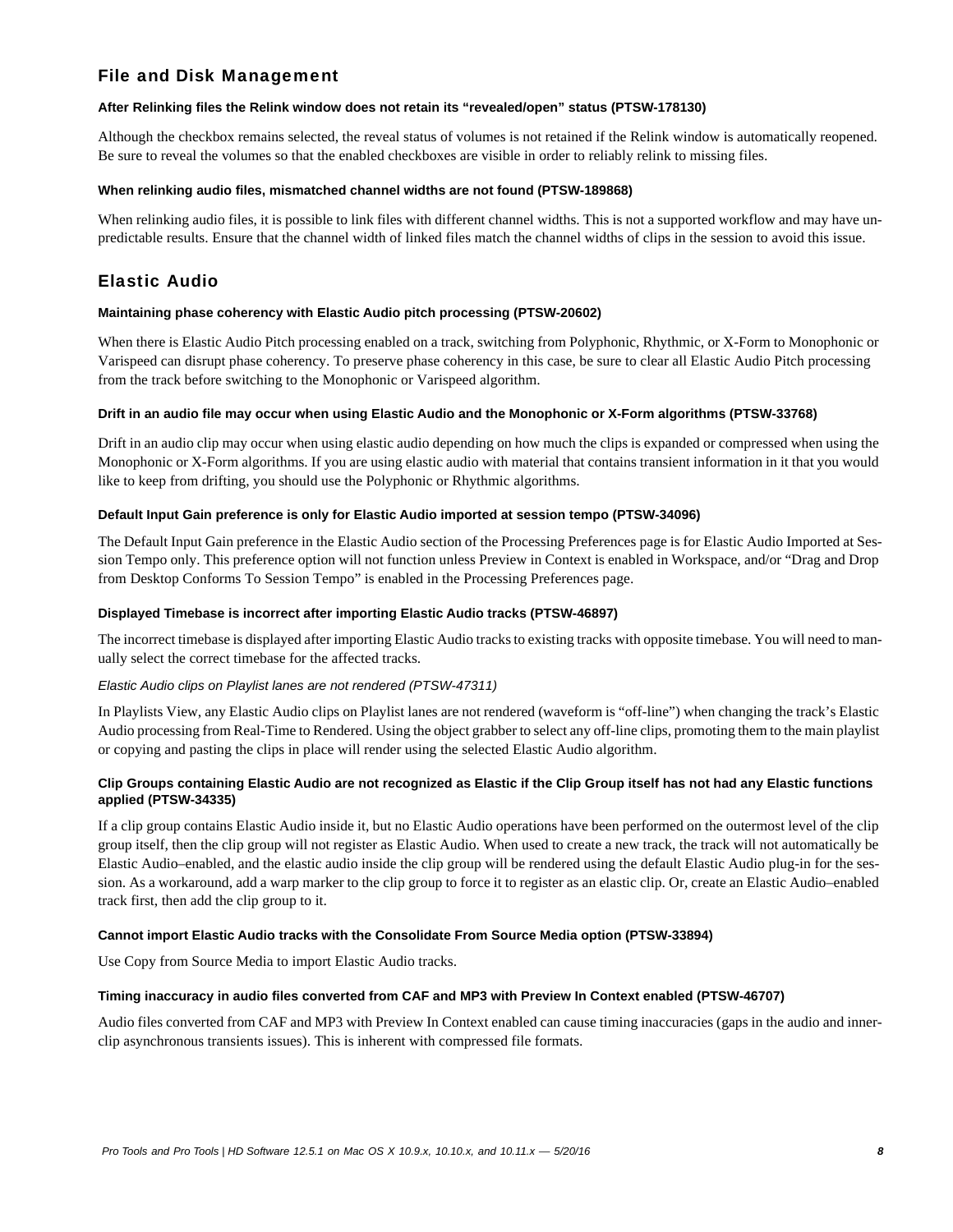# Track Commit and Track Freeze

# **Frozen Tracks are opened in a partially frozen state in certain versions of Pro Tools 12 (PT-208260)**

Opening sessions created in Pro Tools 12.4 that have frozen tracks in Pro Tools 12.0 to 12.2.1 will result in graphical issues for "frozen" clips (such as waveforms overlaying clip boundaries, missing clip boundaries, or clip boundaries that move without waveforms), tracks and inserts (inserts can be in an inactive/frozen state and cannot be activated). In versions of Pro Tools 11.3.2 and earlier, or Pro Tools 12.3, these problems do not occur and the track is opened in it's unfrozen state.

### **Relinking to missing rendered "frozen" Auxiliary Input tracks does not yield any results when reopening a session (PT-210026)**

If there is missing rendered audio from frozen Auxiliary Input tracks, they cannot be relinked after first time of reopening a session. Task Manager will report: "Some Files to relink Not Found." To correct this issue, close and reopen the session, and try to relink to the missing files again.

# **`Frozen tracks are not translated by AAF and Interplay unless committed (PT-210128)**

Only the unprocessed source audio on frozen tracks is translated by AAF and Interplay To ensure that the desired track audio processing is translated accurately for AAF sequences (and Avid Interplay), commit those tracks rather than freeze them.

# **Committing clips on Instrument tracks by dragging them to audio tracks with the Downmixer plug-in may render an incomplete clip. (PT-207317)**

Committing MIDI clips on Instrument tracks by dragging them to audio tracks with Downmixer may render an incomplete clip. Using the Grabber tool on these incomplete clips may not function over the incomplete areas of the clip. To avoid this issue, Commit Instrument track clips to new Audio tracks before inserting the Downmixer plug-in.

**When committing from two or more Instrument tracks in a session with tempo changes by dragging and dropping to audio tracks, and where the Instrument tracks include a mix of sample-based and tick-based tracks, the tick-based committed clip is trimmed to matched the source MIDI original duration even though the audio committed from tick-based MIDI follows the tempo changes. (PT-208300)**

To avoid this issue, use the Trim tool to reveal the rest of the committed audio or commit sample-based MIDI clips and tick-based clips separately.

# MIDI

# **When recording MIDI, Wait for Note does not respond to MIDI input from ReWire (PTSW-30511 and PTSW-34550)**

When performing a MIDI record, Wait for Note will not respond to any MIDI received from ReWire. If you are recording MIDI generated from a ReWire application, you will have to start the transport manually or use a countoff instead of Wait for Note.

# **When using Import Session Data on a MIDI track with Real-Time Properties enabled and set to using Diatonic transposition, transposition is based on the first key signature in the session only (PTSW-49297)**

When importing session data from a session that includes multiple key signatures and a MIDI or Instrument track with the "Transpose in Key" Real-Time property enabled, the transposition will be based only on the first key in the session. This can be corrected by toggling the Real-Time Properties off and on; then the diatonic transposition will be correct for each key.

# **Clip outlines do not resize when moving or copying tick-based midi clips across tempo changes (PT-208692)**

Clip outlines do not resize when moving or copying tick-based midi clips across tempo changes. Additionally, if View > Clip > Transparency is enabled, MIDI notes are misaligned with clip boundaries.

# Plug-Ins

*For known issues about specific plug-ins, see the Audio Plug-Ins Read Me.*

# **When opening legacy sessions, the 4-band EQ III plug-in is converted to the 7-band EQ III plug-in**

The AAX EQ III plug-in does not have a 4-band option. Pro Tools will automatically convert 4-band EQ III instances into 7-band instances if you are using only AAX plug-ins.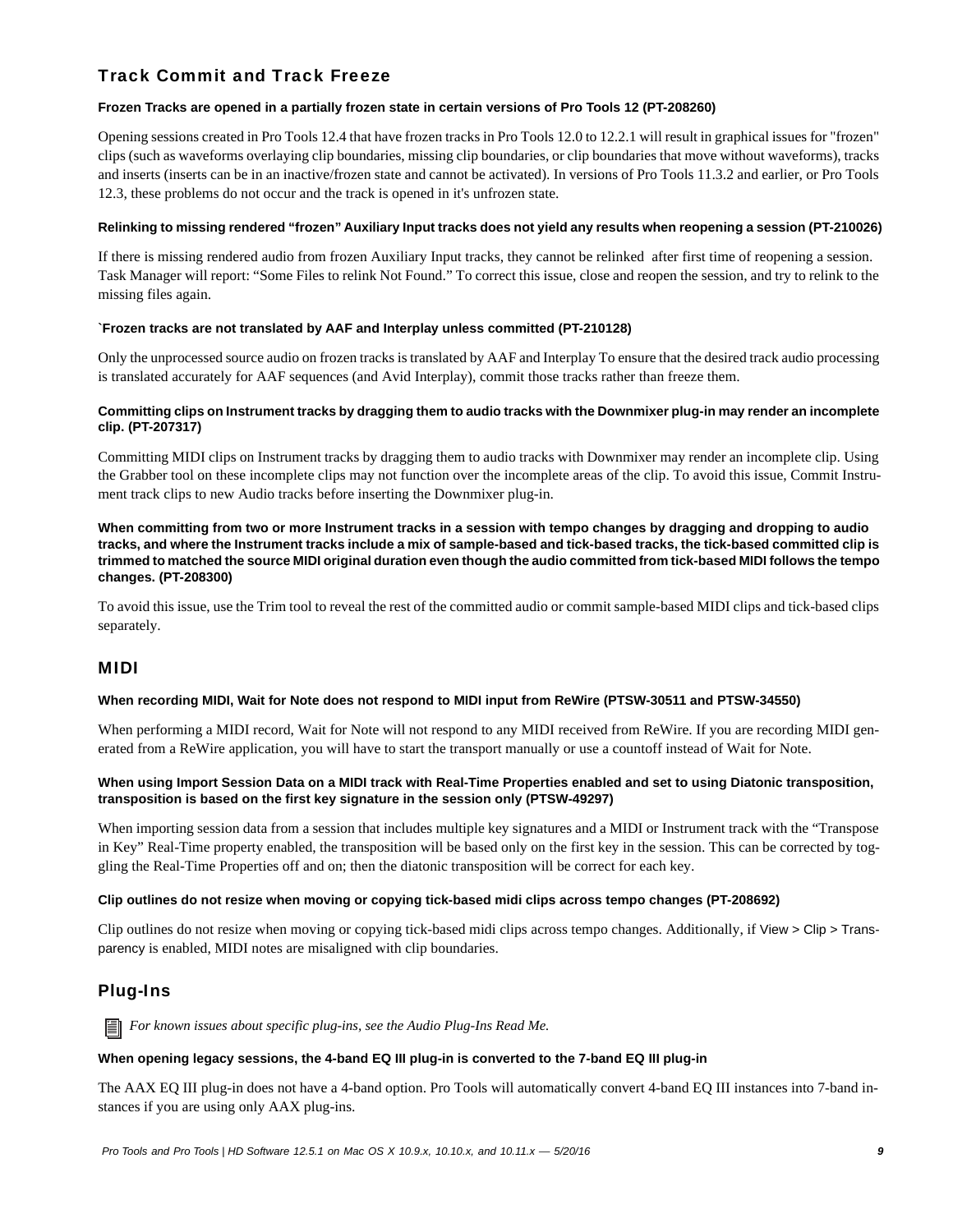#### **When replacing one plug-in with another, the new plug-in inherits previously auto-enabled parameters. (PT-202826)**

With the Plug-in Controls Default to Auto-Enabled preference enabled, all available automation parameters become unexpectedly re-enabled (merged) after replacing one instance of the plug-in with another. Disable this preference before replacing one plug-in with another to avoid this issue.

#### **On Mac OS X 10.10.x, Avid Core Audio Plug-in causes audio disruption with Native Instrument plug-ins (PT-201944)**

You cannot launch Native Instruments plug-ins if the Avid Core Audio plug-in is installed. To avoid this issue, remove the Avid Core Audio plug-in from the Audio/Hal folder.

### **Custom location for Avid Virtual Instrument content is not remembered (PTSW-187501)**

When installing AIR Creative Collection, if you choose a custom location for the content, that location is not remembered, resulting in error messages when you try to use a virtual instrument plug-in (Boom, Mini Grand, or Xpand) that references a ".big" content file. The location is not remembered after quitting and relaunching Pro Tools.

To avoid this error, move or reinstall the AIR Creative Collection content to the default location.

# **"One or more plug-ins could not be made active because there is not enough free DSP (AAE error ?7050 was encountered)" (PT-210405)**

The following Audio Engine error appears even though the "Open Unresourced DSP Plug-ins as Native" preference is enabled: "One or more plug-ins could not be made active because there is not enough free DSP (AAE error ?7050 was encountered)." Running out of DSP resources while working in a session or project can result in a state where Pro Tools is unable to convert unresourced DSP Plugins to Native automatically. To resolve this issue, ensure that the "Open Unresourced DSP Plug-ins as Native" preference is enabled and then close and reopen the session or project: or manually convert each of the unresourced DSP plug-ins.

#### **Some plug-ins require exclusive use of a DSP chip on HDX hardware-accelerated systems (PTSW-154614)**

Certain plug-ins, such as ReVibe and Reverb One, use direct memory access (DMA) on HDX cards. DMA plug-ins cannot share HDX DSP chips with other plug-ins. Additionally, even though DMA plug-ins of the same type can share a single HDX DSP chip (for example, multiple ReVibe plug-ins can use the same HDX DSP chip), they must be of the same channel width (DMA plug-ins of the same type cannot share the same HDX DSP chip if they have different channel widths).

# **Pro Tools stops working when opening a session with Structure Free (PTSW-131965)**

When opening a Pro Tools session that uses Structure Free, Pro Tools may hang temporarily if Structure Free is looking for files in a directory where the files are not present.

# **AudioSuite and Clip Groups (PTSW-57457)**

AudioSuite plug-ins handle Clip Groups in the Clip List slightly differently than audio files. With audio files, an AudioSuite process can be applied to all copies of a unique audio file which appear in your session by selecting your target as Clip List in the AudioSuite plugin window and selecting Use in Playlist. However, if your target is set to Clip List in the AudioSuite plug-in window while you have a Clip Group selected, Pro Tools does not recognize the Clip Group as processable audio and will present a No Audio was Selected error. This is because a Clip Group is not treated as audio until it is actually used in a track.

To apply an AudioSuite process to all copies of a Clip Group in a session at once, do the following:

- **1** Select the Clip Group to be processed.
- **2** From the Clip List menu, select Ungroup All. All elements of the group will remain selected.
- **3** Perform AudioSuite processing.
- **4** From the Clip List menu, select Regroup.
- **5** When prompted, select Modify to apply the AudioSuite Process to all copies of the Clip Group in the session, or Copy to apply it only to the selected Clip Group.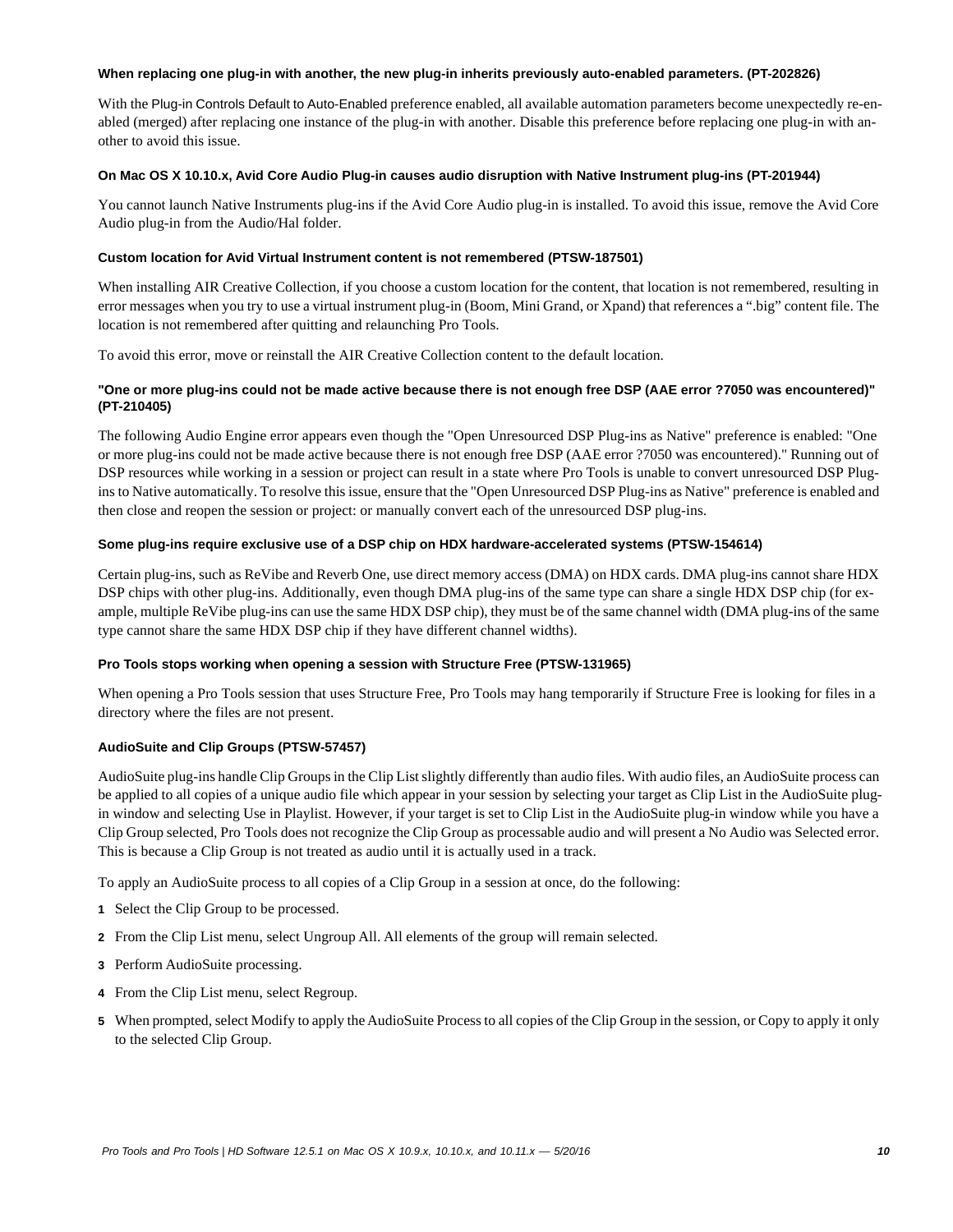# HDX Systems

### **Pro Tools does not play back when an invalid Word Clock or AES/EBU sync source is selected on SYNC HD (PTSW-156651)**

When attempting to initiate playback, playback will fail if a SYNC HD is connected to an HDX card and an Avid audio interface with no connections to either the word clock or AES/EBU ports. Ensure that the clock is set to a working clock source to resolve this issue.

### **In Avid DigiTest, the reported slot number may not correspond to the physical slot number in the computer (PTSW-155373)**

In Avid DigiTest, the slot number reported for HDX cards starts from 0 on up. For example, "Slot 1" does not necessarily correlate to the first physical slot in the machine. If you have an HDX card that is having problems, match the Serial Number ID on the back of the card with the Serial Number ID displayed on the Slot Info page in Avid DigiTest.

### **Pro Tools does not use HDX hardware if a Core Audio application is using HDX hardware (PTSW-155010)**

When launching Pro Tools HD on an HDX hardware accelerated system, Pro Tools will use the Pro Tools Aggregate I/O as the Playback Engine if a Core Audio application has already engaged the HDX hardware. Be sure to quit all Core Audio applications before launching Pro Tools HD to ensure that Pro Tools HD can use HDX hardware.

# **Assertions occur when opening a Pro Tools 12 session that uses the Native format of HEAT in Pro Tools 11.x and assigning track outputs. (PT-204124)**

A session saved from Pro Tools HD 12 on a Native system with HEAT enabled might not display DSP usage for HEAT when opened on Pro Tools 11.x on an HDX system. To avoid these assertions and see DSP usage for HEAT on the HDX system, turn HEAT off and then back on.

# HD Native PCIe Systems

#### **Audible pops and clicks occur when changing buffer sizes (PTSW-125715)**

Pops and clicks may occur when changing the Hardware Buffer Size (H/W Buffer Size) in the Playback Engine dialog while monitoring live audio through HD Native hardware. Avid recommends not changing the Hardware Buffer Size while monitoring live audio to avoid this problem. If you must change the Hardware Buffer Size while monitoring live audio, be sure to lower the monitoring volume to avoid any possible damage to your speakers.

# **There is no visual indication of bypassed plug-ins when Low Latency Monitoring is enabled with HD Native PCI. (PT-202108)**

When using Low Latency Monitoring on a system with HD Native PCI, there may be no visual indication for bypassed plug-ins. Despite this, enabling the Low Latency Monitoring option will in fact bypass all plug-ins in the session.

# HD Native Thunderbolt Systems

# **HD Native Thunderbolt headphone output stops working when low latency monitoring is enabled (PTSW-169936)**

The headphone output on the HD Native Thunderbolt does not function when low latency monitoring is enabled. In this case, use alternative monitoring source such, as an Avid HD OMNI.

# **HD Native Thunderbolt prevents the computer from waking after sleep (–9171 error) (PTSW-169172)**

Pro Tools HD and HD Native Thunderbolt do not support the sleep function of Mac OS X. If encountered, disconnect HD Native Thunderbolt to wake the computer. Disable all sleep functions in System Preferences (except display) and shut down the computer. Reconnect HD Native Thunderbolt and start the computer.

#### **HD Native Thunderbolt reports a clock error at higher sample rates (PTSW-168819)**

With some computers, you may encounter an audio clock error when recording at higher sample rates (such as 96 kHz) and with lower HW Buffer Size settings (such as 128 samples or less). In general, higher HW Buffer Size settings are recommended at higher sample rates. For example, at 96 kHz, a HW Buffer Size setting of 256 samples or higher is recommended.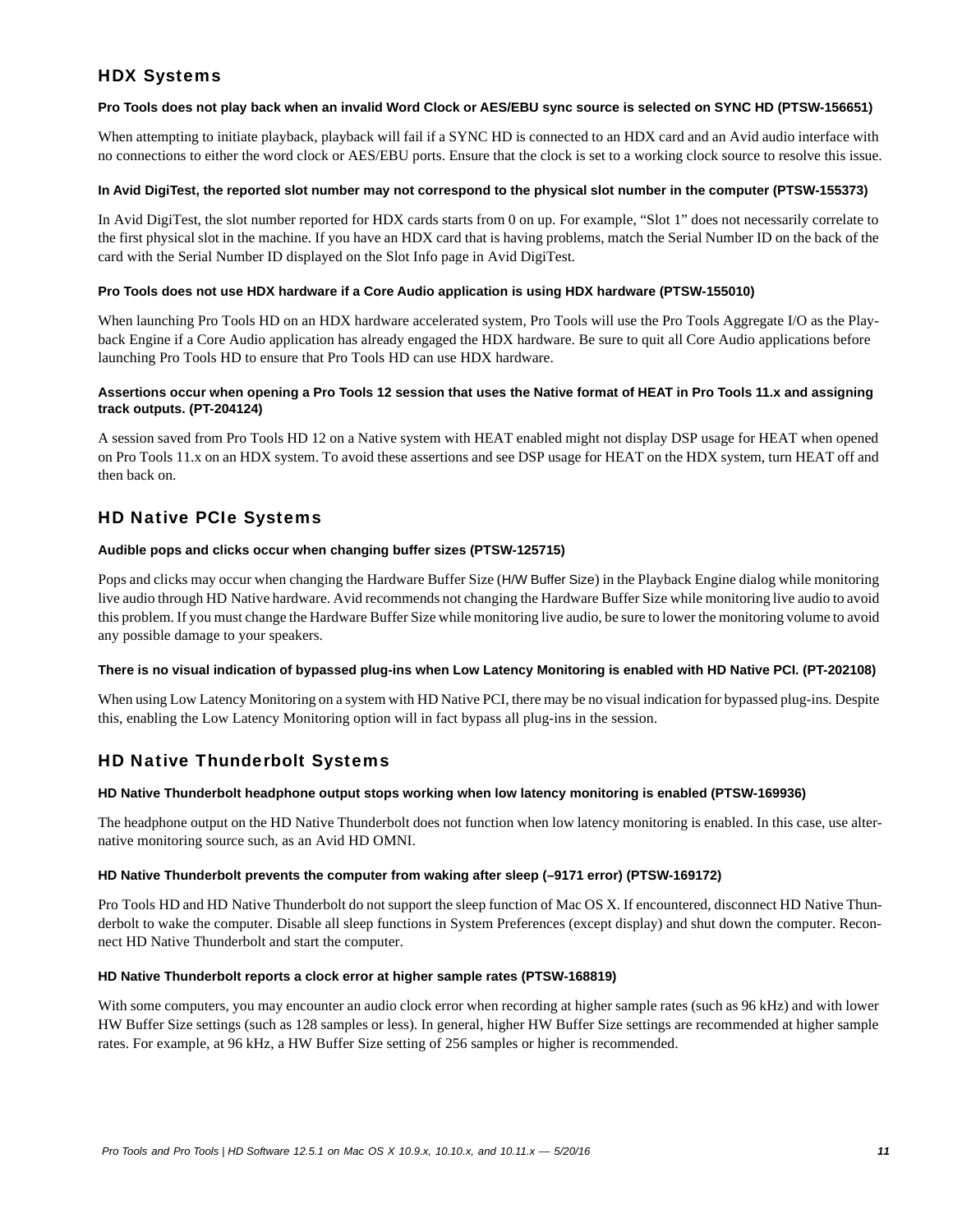### **HD Native Thunderbolt is only supported as the first or second thunderbolt device in a thunderbolt chain at sample rates up to 96 kHz, and it must be the only Thunderbolt device in a chain at any sample rate above 96 kHz (PTSW-168229)**

HD Native Thunderbolt is only supported as the first or second Thunderbolt device in a Thunderbolt chain at sample rates up to 96 kHz, and must be the only thunderbolt device in a chain at any sample rate above 96 kHz. Visit the compatibility pages on the Avid website for more information (*www.avid.com/compato)*.

#### **Pro Tools quits unexpectedly when selecting HD Native Thunderbolt in the Playback Engine (PTSW-167511)**

After disconnecting and reconnecting HD Native Thunderbolt from your computer, Pro Tools quits unexpectedly when selecting HD Native Thunderbolt in the Playback Engine. After disconnecting and reconnecting HD Native Thunderbolt, restart your computer to avoid this problem.

#### **Using the HD Native Thunderbolt headphone output with surround monitoring (HDM-13)**

Headphone monitoring with HD Native Thunderbolt is set to mirror Pro Tools output channels 1 and 2 on the first audio interface. To use HD Native Thunderbolt headphone monitoring with sessions that use surround formats (such as 5.1), change the surround monitoring path in I/O Setup so that the Left channel is mapped to Output channel 1 and the Right channel is mapped to Output channel 2.

# Control Surfaces

#### **Stereo panning is not available with Pro Tools | Control and Pro Tools 12.3 using EuControl version 3.3.1. (EUCON-4282)**

When using EuControl 3.3.1 there is no stereo pan available on Pro Tools | Control for stereo tracks in Pro Tools. Pan controls appear on Pro Tools | Control for mono tracks only. Avid is working to provide an update to EuControl as soon as possible that will address this issue.

#### **Selecting a track in Pro Tools auto-scrolls to the first track when going past the bank limits of an Artist series controller. (EUCON-3852)**

When the Edit Window follows Bank Selection or the Mix Window follows Bank Selection preference is enabled, if you select a track in Pro Tools that is beyond banking limits of an Artist control surface, that track auto scrolls to the top of the Edit window or far left of the Mix window. In order to avoid this behavior, de-select the corresponding preference, either Edit Window follows Bank Selection or the Mix Window follows Bank Selection.

#### **Trim Scrub and Trim Shuttle don't work on clips with fades (PTSW-46911)**

If a clip has fades, Trim Scrub and Trim Shuttle don't work when trying to trim using a control surface. To work around this problem, remove any fades on the clip, then execute the Trim Scrub or Trim Shuttle, and then restore the fades.

# **Used HW output path indication (101095)**

In Assign Matrix mode on your control surface, Insert mode used for the hardware output path will not have amber background indicating that it's already assigned after switching to a different insert on the same track.

#### **Color indication on plug-in controls in Learn mode (PTSW-18480)**

When a plug-in is in Learn mode and the track with this plug-in is not focused on the main ICON unit, all automation LEDs in the plug-in window will be red if the track is in one of auto write modes. This conflicts with red color indication on the plug-in control, which is armed for mapping. The workaround is to set the track with plug-ins to Read automation mode.

#### **SignalTools meter ballistics on control surfaces (PTSW-52799)**

SignalTools RMS, VU, BBC, Nordic and DIN meters will display inaccurate decay times when viewed on a control surface. Unaffected types are Peak, VENUE, and Peak + RMS, which only reports the Peak meter to the control surface. The attack times of the affected meters are not affected, only the decay times. All meter types display accurately in the plug-in window.

#### **Channel Strip plug-in Expander/Gate meters appear in the Compressor/Limiter meter Instead of in the Expander/Gate meter in D-Control Dynamics section (Main Unit) (PTSW-150897)**

The Avid Channel Strip plug-in uses shared meters for Expander/Gate and Compressor/Limiter processing. Because of this, both Expander/Gate and Compressor/Limiter metering appear only in the Compressor/Limiter meter in D-Control Dynamics Section (Main Unit).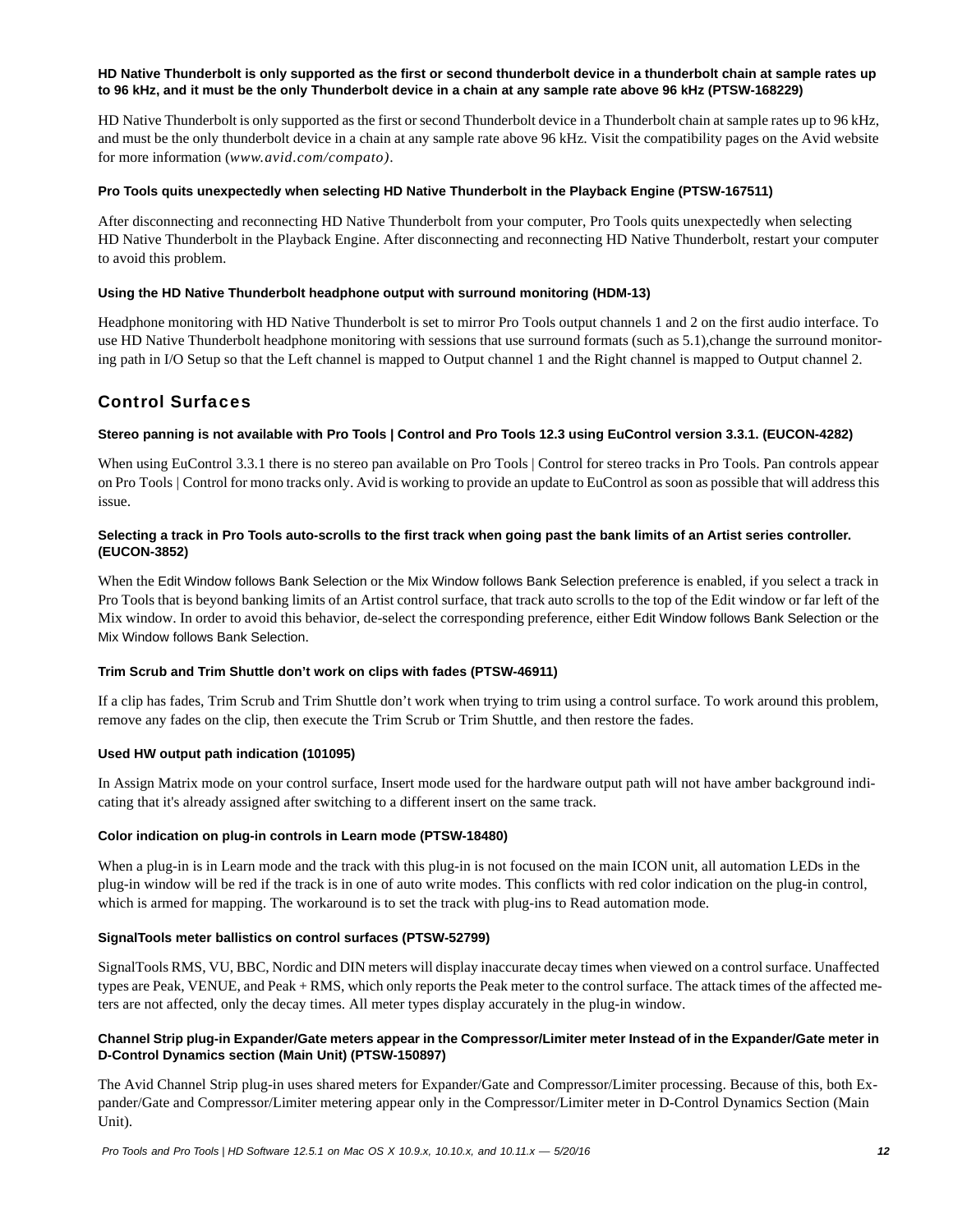#### **Pro Tools transport must be stopped when recalibrating ICON faders (78074)**

The transport in Pro Tools must be stopped when recalibrating faders on D-Command and D-Control. If one or more faders need calibration do the following: Stop playback, enter Utility mode, press TEST, press FADER, and press RECAL. After recalibrating faders. exit Utility mode.

# **Adjusting Clip Gain with the Jog Wheel on a EUCON control surface can result in Pro Tools quitting unexpectedly (PTSW-155028)**

Adjusting Clip Gain using the Jog Wheel on a EUCON control surface during playback can result in Pro Tools quitting unexpectedly. You can avoid this issue by using the mouse or key commands to adjust clip gain instead.

# Video

### **Video Engine may fail to initialize for non-administrator accounts (UME-1246)**

For non-administrator OS X users, the Video Engine may not initialize if it has never been initialized under an admin account first. To avoid this issue, launch Pro Tools as an admin and initialize the Video Engine in a session before doing so as a non-admin user.

#### **Playback of QuickTime video in Pro Tools may stutter or drop frames**

When monitoring QuickTime playback in the Pro Tools Video Window on the computer screen, the video image may stutter or drop frames. To improve results with QuickTime playback, try any of the following:

- Disable Continuous Scrolling.
- Close unnecessary UI windows.
- Try using the DNxHD codec.
- A second Pro Tools, Media Composer, or Symphony DX Video Satellite option offers guaranteed performance for Avid video playback with a primary HDX or HD Native system.

#### **QuickTime files that contain multiple CODECs may not import (UME-835)**

If the Pro Tools tells you that a file cannot be imported because it may be unsupported, check to see if the file contains more than one CODEC. This can be done by opening the file in QuickTime player and examining the file properties. QuickTime files that contain more than one CODEC are not officially supported for import into Pro Tools.

#### **Playback of PhotoJPEG-encoded video experiences dropped frames or stuttering (PTSW-183056)**

PhotoJPEG is not a preferred CODEC for video playback in Pro Tools. It you experience performance issues with this CODEC, please transcode to a preferred Avid CODEC, such as DNxHD or DV25. This can be done by bouncing the file to QuickTime from within Pro Tools and choosing the "Advanced Settings" in the bounce window.

#### **Video pull factor may become invalid when video hardware is enabled (PTSW-180554)**

If a software video pull factor of 0.1% is set while video hardware is disabled, enabling the video hardware may create an illegal pull setting. Video hardware only supports 0.1% pull ups at 24pPAL rates, and 0.1% pull downs at 25pPAL rates. If the pull rate is set to 0.1% at any other rate while video hardware is enabled, manually select an available option from the pull menu, which may be "none."

#### **Video may not stay in sync when video hardware is attached and Pro Tools is locked to an external clock (PTSW-178722)**

If both Pro Tools and an attached video peripheral are each resolved to an external clock, but the clock is not derived from the same source, video will not stay in sync. An example of this would be if the video peripheral is locked to black burst, and the audio peripheral is locked to an audio clock not derived from the same video black burst, such as SPDIF. In this scenario, setting the video peripheral to lock to its own internal clock will allow Pro Tools to compensate for video drift over time.

# **Unsupported QuickTime video formats (PTSW-52140, PTSW-52155, PTSW-52156, PTSW-53625, 72961)**

Several video formats supported in QuickTime are not supported in Pro Tools. These include .DivX, .flc, .m4v and .3gp format movies. Attempting to import these will generate errors or will fail to import.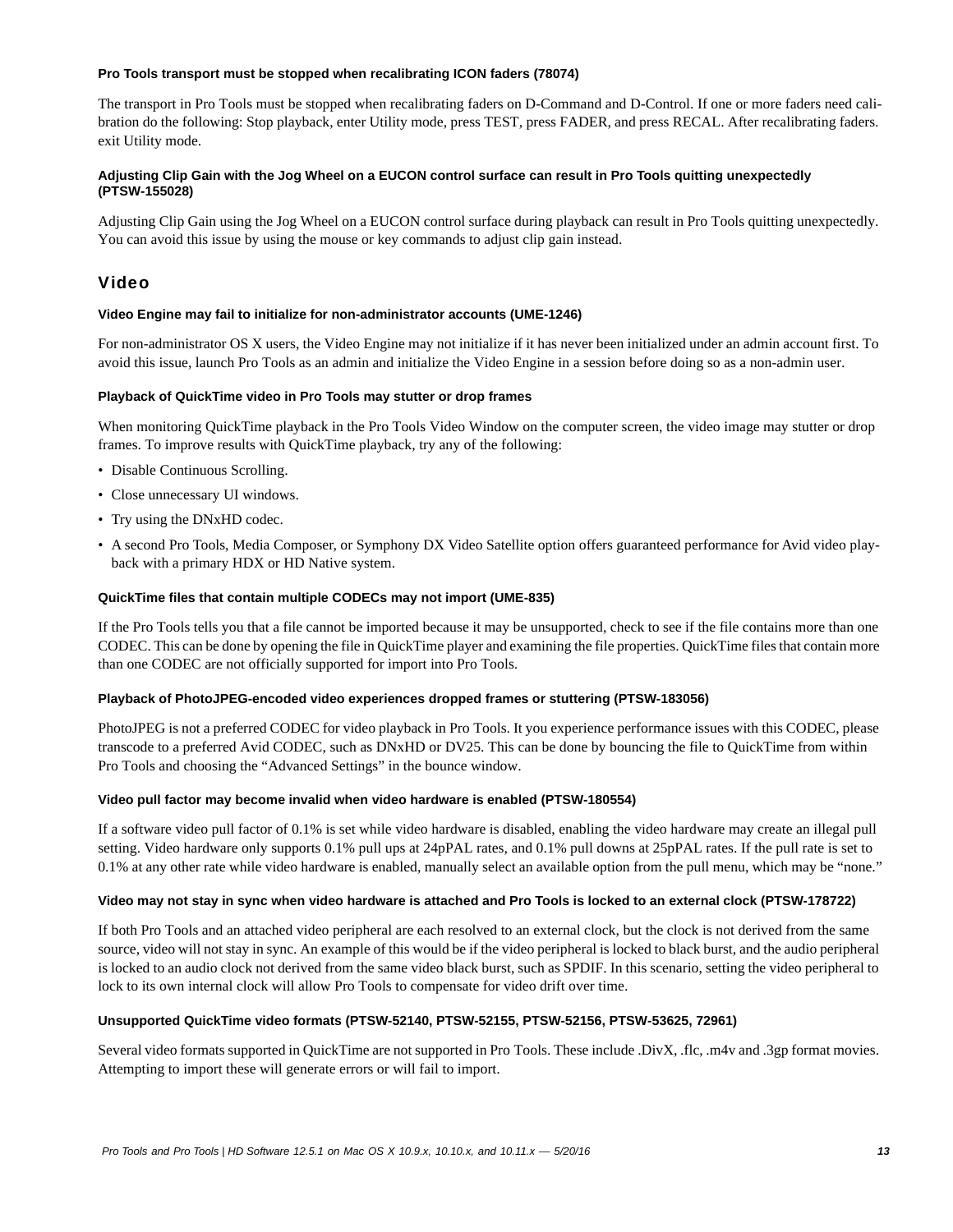#### **True 30 and 60 Frame per Second video files cannot be properly Bounced to QuickTime (PT-214070)**

Pro Tools does not support QuickTime (or Avid) video media of a true 30 or 60 frames per second playback rate. Clips of such rates cannot be bounced to a supported video frame rate using Pro Tools to convert the file. You will need to convert the file to 29.97 or 59.94 frame rates in another application before using them in Pro Tools.

# **QuickTime files that contain multiple CODECs may not import (UME-835)**

If the Pro Tools tells you that a file cannot be imported because it may be unsupported, check to see if the file contains more than one CODEC. This can be done by opening the file in QuickTime player and examining the file properties. QuickTime files that contain more than one CODEC are not officially supported for import into Pro Tools.

# **"Error reading video in the QuickTime files" when importing some MPEG 1 and 2 video files in Pro Tools (PTSW-178017)**

Some MPEG1 and MPEG2 files cannot be opened by Avid applications, including Pro Tools. Transcode these files to one of our primary CODEC such as DNxHD or AppleProRes for use in Pro Tools to avoid this issue.

# **3G2 file extension is not supported for video import (PTSW-178015)**

Pro Tools 11 and higher provides support for the .3GP file type extension for video import. These are video files often created on mobile phones. The second generation of this format uses the file extension of .3G2. Files with the .3G2 file extension will be filtered out as unavailable for video import. These .3G2 files may be available for import if their file extension manually changed to .3GP. If the files remain unavailable for import after changing their extension, they will need to be converted to an explicitly supported format such as DNxHD or AppleProRes for use in Pro Tools.

# **Video I/O Settings Pane appears inactive after editing video track during play (PTSW-183106)**

If you edit video during playback, the I/O Setting pane for the Video track appears inactive during playback, preventing you from opening the track's Output Setting tab. To access I/O settings for the track, stop playback.

# Third-Party Video Peripherals

The following issues may occur with third-party video hardware. Please contact your hardware vendor for support.

 In some cases, video will not stay in sync over time if the video peripheral is not, or cannot, lock to video reference. If you experience this, a workaround is to set the Pro Tools clock to internal. This will cause the video peripheral to slew overtime and stay in sync with Pro Tools. (THPV-2)

 When Pro Tools is running with a Blackmagic DeckLink II Extreme or Intensity video capture and playback PCI-e card installed, launching Blackmagic Design's Deck Capture utility, Final Cut Studio, or any other application which supports Black Magic hardware for video output, can result in system instability. To avoid any potential system instability only use one Blackmagic DeckLink–aware application at a time. (PTSW-19486)

 With some peripherals video playback will be one frame out of sync with Pro Tools audio. To compensate for this, choose Setup > Video Sync Offset and enter a 1 frame offset. (THPV-9)

 Some video peripherals will lose AV Sync when playback is attempted from a 9-pin controller when linked with other Pro Tools or Media Composer Satellites. To avoid this issue, attach the 9-pin controller to a Pro Tools Satellite that does not have a third-party video peripheral attached. (PTSW-187385)

 With some video peripherals, the video output will be scrambled when video is not loaded in Pro Tools, or when the video peripheral is disabled. (THPV-32)

# Video Satellite

# **23.976 or 24 fps Sequence Start Time Ending In Digits Other than ":00" Causes Time Code Offset**

Media Composer uses NTSC or PAL time code when setting the sequence start time regardless of the format selected by the user for display. When you are working on a video satellite project at 23.976 or 24 fps, a Media Composer sequence with a start time that ends in a value other than :*00* causes an offset between Pro Tools and Media Composer at the session start. For example, the start time 45:02:10:15 (ending in *:15*) would cause an offset, but the start time 45:02:10:00 (ending in :*00*) would not.

As a workaround, always set your Media Composer sequence start time to a time code value ending in *00*.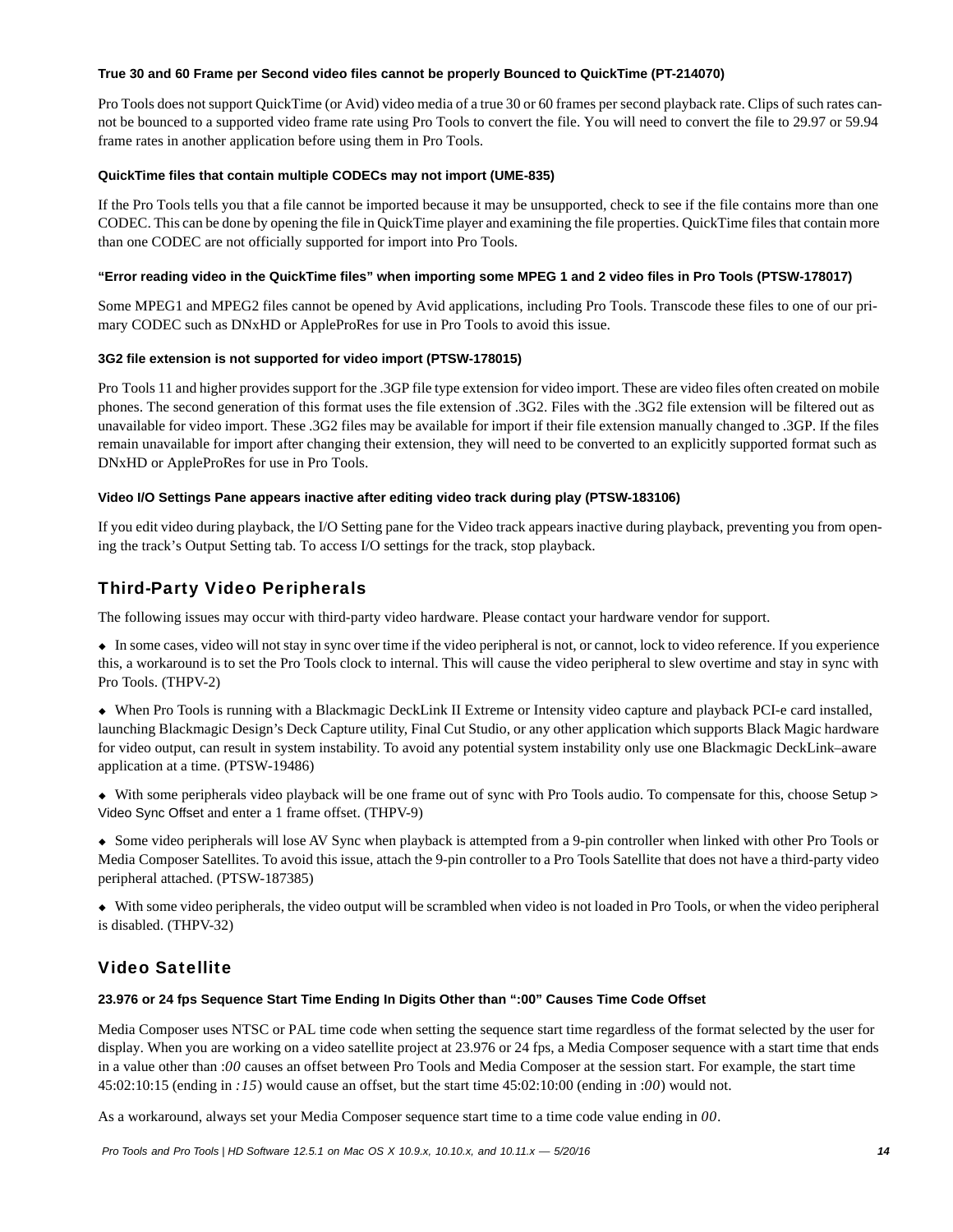### **Cueing from Media Composer in a 720p Project Causes 1-Frame Offset (Item # 98460)**

In 720p projects, Media Composer counts at 50 or 60 (59.94) progressive fps—depending on the project type—while Pro Tools counts at 25 or 29.97 frames per second. When you cue a sequence from the video satellite in a 720p project, the Pro Tools edit cursor can be offset by as much as one frame.

As a workaround, cue and play back from Pro Tools when working with a 720p project in a video satellite system. This ensures that the two applications are always in sync. It is not possible to cue to odd 50 or 60 frame boundaries (for example, frame 47) from Pro Tools.

### **Audio and video may drift out of sync In Satellite Mode in certain conditions (Items # UDevC00090064, UDevC00090078, UDevC00088666, UDevC00089437, UDevC00087542)**

When operating in Satellite mode, audio and video output from Media Composer may drift out of sync by as much as one frame in any of the following conditions:

- When viewing video full screen in 1394 mode. This is due to the difference between the monitor's refresh rate and the video reference rate.
- When the Edit Play Rate of the video differs from the frame rate of the video reference signal. (For example, this occurs with a 24p NTSC project with 23.976 Edit Play Rate and NTSC reference signal.)
- When looping a selection that is not aligned to video frame boundaries in Pro Tools. As a workaround, make your selection in Pro Tools using Grid mode with the Grid value set to 1-frame increments—especially when it is necessary to loop several times without stopping.

#### **When scrubbing with a Video Satellite, video may be offset by several frames (UME-870)**

Audio/video sync is not frame accurate when scrubbing a Video Satellite. An offset of several frames may be seen between the Media Composer system and the Pro Tools system. To monitor frame accurate video when scrubbing, use the Pro Tools Video window. When done scrubbing, you can continue to monitor frame accurate video on the Video Satellite.

# General Localization

# **AAF/OMF sequences with non-English characters import with garbled clip names or won't relink (PTSW-33569, PTSW-99570, PTSW-33826)**

If an AAF/OMF sequence containing files or clip names with non-English characters is exported from a Mac-based Pro Tools 7.3.1 system (or lower), it may not import correctly into Avid Media Composer, or Pro Tools 7.4 and higher systems on Windows or Mac. Conversely, AAF/OMF sequences with non-English characters exported from any Pro Tools 7.4 or higher system (or higher) may not import correctly into a Mac-based Pro Tools 7.3.1 (or lower) system. To relink the files, select "Manually Find and Relink," then deselect all options except "Find by file ID." Clip names may appear garbled.

# Known Issues with CoreAudio Hardware Drivers

# **Limitations of the Avid CoreAudio driver with CoreAudio Manager**

The 003 systems have the following limitations:

Pro Tools HD and Pro Tools with 003 systems require exclusive access to Pro Tools hardware. You cannot use CoreAudio applications and Pro Tools with these systems at the same time. To use Pro Tools, make sure you quit any CoreAudio applications before launching Pro Tools on these systems. To use a CoreAudio application with these systems, make sure you quit Pro Tools before starting the CoreAudio application.

 The Digi CoreAudio Driver cannot be used to preview sound files from the Mac Finder while Pro Tools is running. When a sound file is located in the Mac OS X navigation window, a QuickTime transport bar is displayed next to it. The QuickTime transport bar lets you audition the sound file. With USB audio interfaces, you can preview sound files from the Mac Finder as long as Pro Tools is not running. Regardless, with FireWire and Avid HD audio interfaces, the sound will always play back though the Mac built-in audio controller (through the Mac speaker or headphone jack). However, if you double-click a sound file, the QuickTime application will launch, which can use the Digi CoreAudio Driver for playback.

The CoreAudio Driver cannot be used for playback of Mac System Sounds.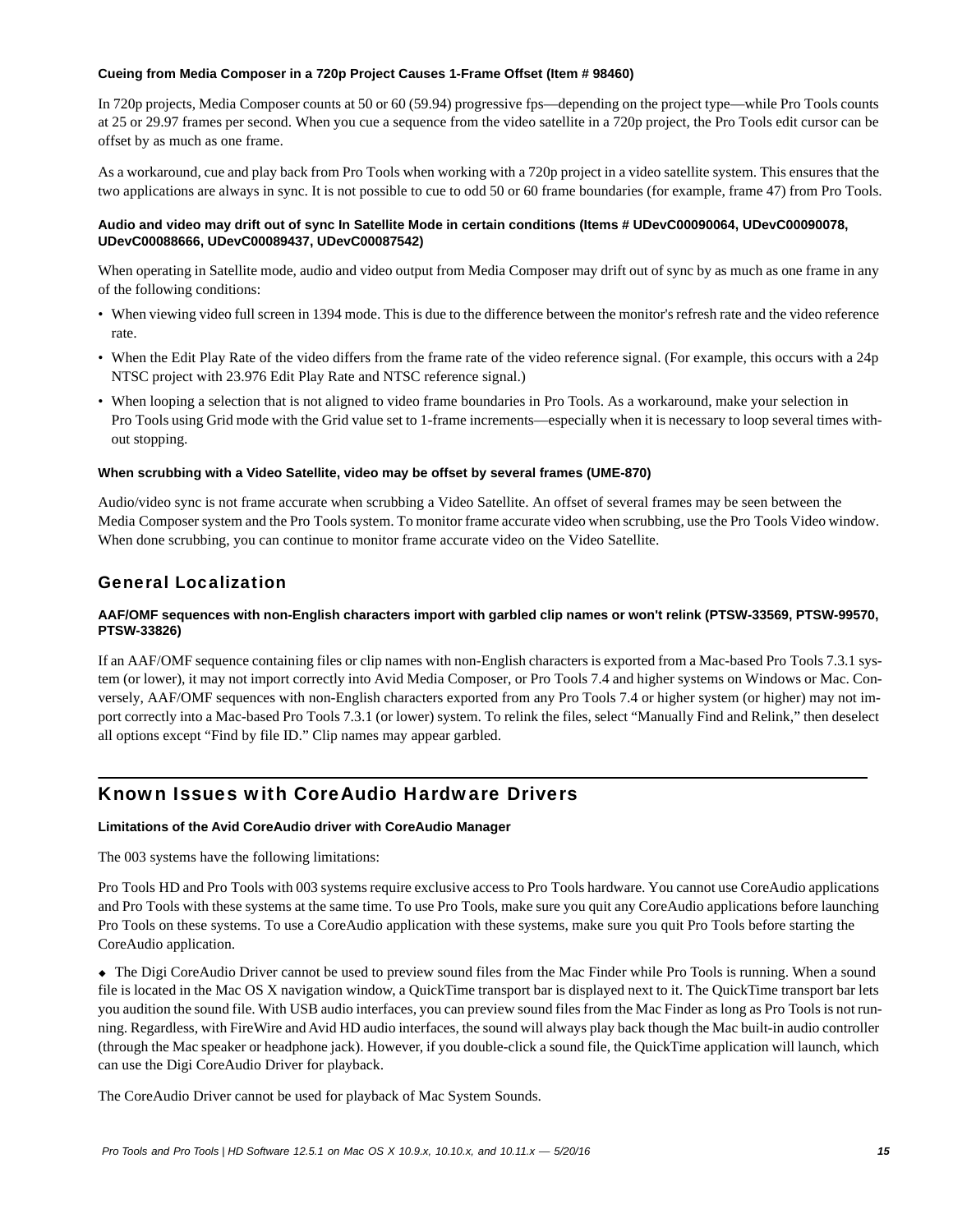#### **Pops when changing sample rates (PTSW-58770)**

With the CoreAudio Manager, your Pro Tools hardware may produce a "pop" or "click" sound if Pro Tools was last used at a sample rate different from the one the new CoreAudio client is set to use.

# **Audio streaming problems when using very low H/W Buffer Sizes with 3rd party Core Audio applications (such as Logic) (PTSW-154719)**

You may experience audio streaming problems when using Avid hardware with 3rd party applications such as Cubase or Logic and playing back at the lowest buffer size. The lowest supported buffer sizes when using Avid hardware are 64 at 44.1 and 48 kHz sessions, and 128 at 88.1 and 96 kHz.

# **Buffer sizes incompatible with Pro Tools hardware (39542)**

In Cubase, Traktor, Live, and certain other applications, you can select Buffer Sizes that may be incompatible with your Pro Tools hardware. Selecting incompatible buffer sizes results in distorted sound and may cause other problems. Please make sure to select Buffer Sizes listed in the following chart:

| <b>Avid Audio Hardware</b>                     | <b>Supported Buffer Sizes</b> |
|------------------------------------------------|-------------------------------|
| <b>HDX</b>                                     | 128, 256, 512, 1024           |
| <b>HD Native</b>                               | 128, 256, 512, 1024           |
| 003, 003 Rack, 003 Rack+, Eleven Rack          | 64, 128, 256, 512, 1024       |
| Mbox <sup>®</sup> and Mbox 2-series interfaces | 32, 64, 128, 256, 512, 1024   |

#### *Cubase SX Buffer Sizes Supported by Avid Audio Hardware*

# **Pro Tools reports a –6101 error connecting or disconnecting headphones or audio cables from the audio output jack on your computer while using Pro Tools (PTSW-159325)**

You may encounter a –6101 error when connecting or disconnecting headphones or audio cables from the audio output jack on your computer while using Pro Tools. To avoid this problem, quit Pro Tools before connecting or disconnecting your headphones or audio cables.

# Known Issues with Audio Interfaces

# HD OMNI

# **Noise in the output signal from HD OMNI with digital input (PTSW-1614)**

If HD OMNI is connected to a digital source with a mismatched clock and Sample Rate Conversion (SRC) is not enabled, you will hear noise (including loud "pops") in the output signal. To correct this problem, either enable SRC or ensure that the clock of the digital source and HD OMNI are matched correctly.

#### **HD OMNI front panel Setup menus are unresponsive after Pro Tools quits unexpectedly (PTSW-125692)**

HD OMNI will not automatically recover "stand-alone" mode if Pro Tools quits unexpectedly (or if you disconnect the DigiLink cable from HD OMNI while Pro Tools is running). As a result, some of the SETUP functions accessible from the front panel will be unavailable. Power cycle HD OMNI to recover stand-alone mode.

#### **Graphic redraw problems in the Hardware Setup dialog (PTSW-122690, PTSW-1346, and PTSW-1235)**

When changing the Hardware Setup configuration for HD OMNI, it is possible to encounter graphics redraw problems in some cases. To force a graphics redraw of the Hardware Setup dialog, close and reopen the Hardware Setup dialog.

#### **No sound on output after hardware reset (PTSW-126575)**

After resetting the HD OMNI interface to the default factory settings using the front panel controls, the HD OMNI interface stops emitting sound in sessions where the outputs are not assigned to the Monitor output path. To correct this problem, press the ALT monitor button to switch to the ALT Monitor path, and then press it again to switch back to the Main Monitor path.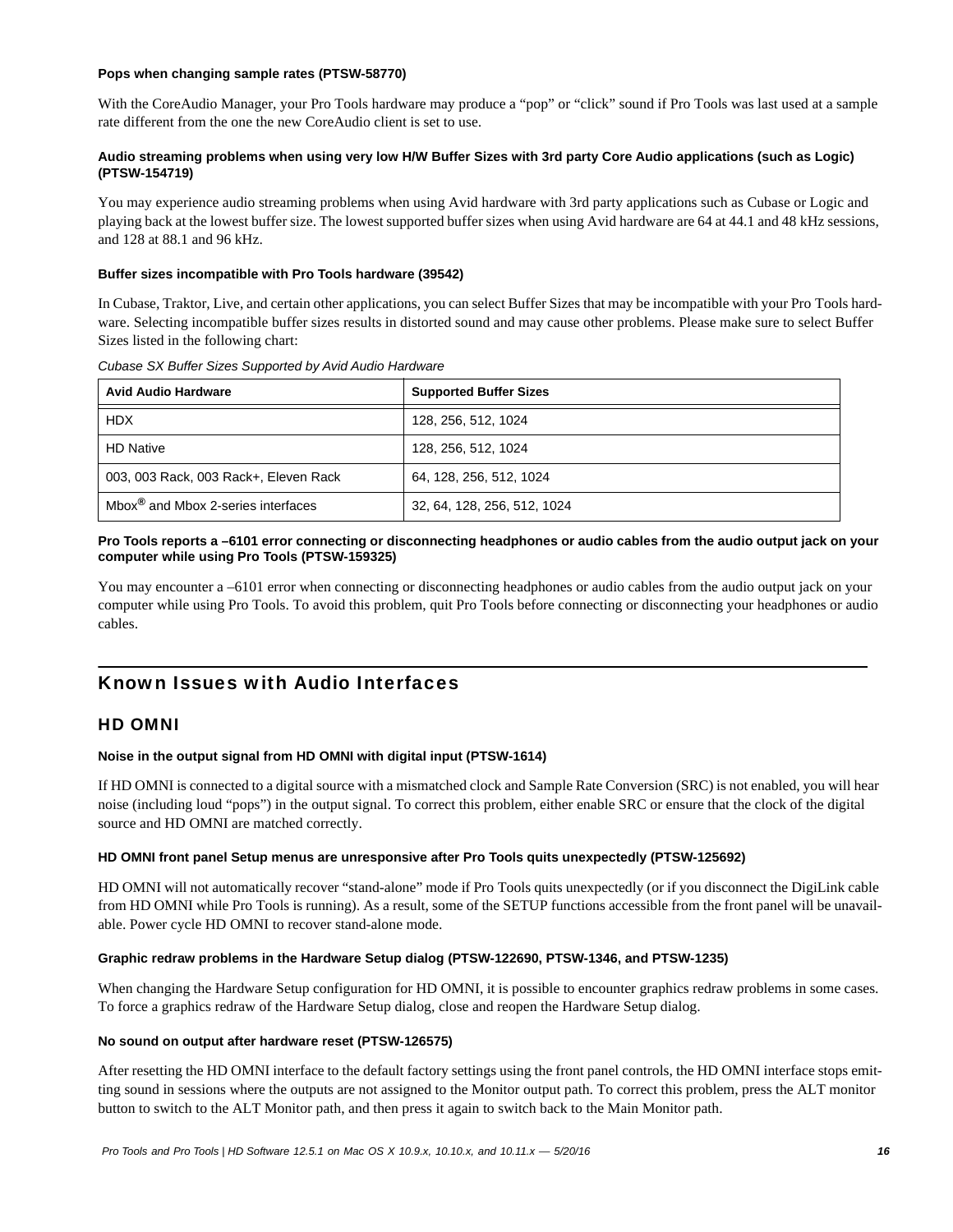#### **Loss of Monitor path when launching Pro Tools with HD OMNI off or disconnected (PTSW-127313)**

When launching Pro Tools and opening I/O Setup after powering off HD OMNI or disconnecting it from the system, the inactive Monitor path is not present in Output tab. You may need to restore the default I/O Settings and remap the corresponding Output Busses.

### **Output paths are not automatically created in the Output page of the I/O Setup after disabling the corresponding Monitor path in the Monitor page of the Hardware Setup and re-assigning the Outputs from "None" to physical outputs in the Main page of the Hardware Setup (PTSW-127559)**

After disabling the Monitor path in the Monitor page of the Hardware Setup and re-assigning the corresponding Outputs from "None" to physical outputs (such as "A 1-2") in the Main Page of the Hardware Setup, these Output paths are not automatically created in the Output Page of the I/O Setup. You will have to manually create the appropriate Output paths in the I/O Setup (or click Default).

# **Changing Monitor path Output assignments in the Hardware Setup does not update the Output paths in the Output page of the I/O Setup (PTSW-127563)**

When changing Monitor path Output assignments in the Monitor page of the Hardware Setup (such as setting the Monitor path Format to None or assigning the Monitor to different physical outputs), the Output paths in the Output page of the I/O Setup do not reflect the corresponding changes. You will have to manually create the appropriate Output paths in the I/O Setup (or click Default).

### **When creating new sessions, using the I/O Settings selector can result in unexpected Output assignments if HD OMNI has an assigned Monitor path (PTSW-123896)**

If HD OMNI has an assigned Monitor path, Output paths created by the selected I/O Settings option in the New Session dialog may be offset by the channel width of the Monitor path. If this happens, you will have to manually create the appropriate Output paths in the I/O Setup (or click Default).

#### **I/O Setup Bus page erroneously adds monitor paths (PTSW-127739)**

With both MAIN and ALT Monitor paths declared, toggling one of the CR Monitor paths from the current format to "None" and then back to the starting Monitor format from within the Hardware Setup Monitor page, causes the Bus page in I/O Setup to erroneously add an extra Monitor path with the abbreviation with "(1)." This can happen numerous time and each new Monitor abbreviation increments accordingly.

# 003 Series Interfaces

# **Reconnecting an 003 after losing the connection with Pro Tools (PTSW-20351)**

If your 003 series interface loses its connection with Pro Tools, increasing your buffer size may bring the device back online without having to close Pro Tools or restart your computer.

# **Importing .PIM Files on an 003 System with a C|24 (PTSW-46401)**

When importing a custom map .PIM file created on a 003 to another 003 system with a C|24, 003 displays "<No Track>" on the scribble strips instead of staying in Plug-in Edit mode with a restored newly imported Plug-in Map. You will need to switch to another mode on 003 and then re-enter Plug-in Edit mode to correct this.

# Mbox Pro

# **Pro Tools appears unresponsive with Mbox Pro (PTSW-184498)**

Avid recommends connecting the Mbox Pro before powering up the computer. If Pro Tools appears to be unresponsive with Mbox Pro, check to ensure that the Mbox Pro is synchronized to the proper clock source (Setup > Hardware), and that the clock source and your Pro Tools session have matching sample rates. If Mbox Pro encounters a problem with the clock source (such as mismatched sample rates between the clock source and the session), Pro Tools may become unresponsive.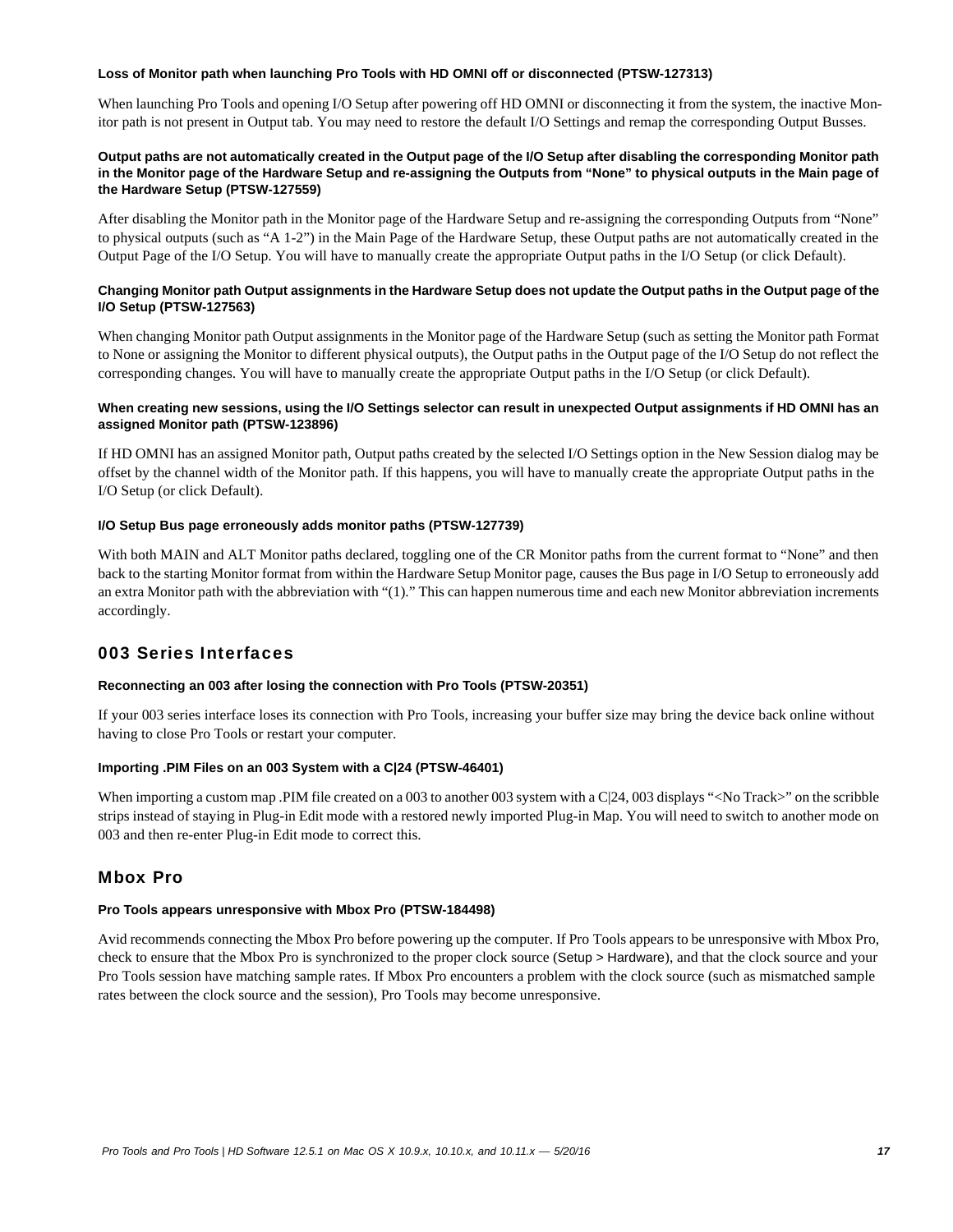# Pro Tools Aggregate I/O (Mac Built-In Audio)

# **–6101 error when previewing audio with Pro Tools Aggregate I/O (PTSW-132996)**

When previewing audio in the Import Audio dialog with Pro Tools Aggregate I/O selected as the Current Engine (in the Playback Engine dialog), and with the Mac OS File view is set to Columns view, you may encounter a –6101 error. Try changing the Mac OS file view from Columns to List or Icons view, or use any of the built-in audio devices instead of Pro Tools Aggregate I/O to avoid this problem.

### **Changing sample rates in Audio MIDI Setup can cause Aggregate I/O to disappear in I/O Setup, resulting no audio output (PTSW-132281)**

When Pro Tools Aggregate I/O is selected as the Current Engine in the Playback Engine dialog, changing sample rates in Audio MIDI Setup can cause the Pro Tools Aggregate I/O to be removed from I/O Setup resulting in no audio output. To correct this problem, click the Default button on the Output page of the I/O Setup.

#### **Error messages when opening a session with a different sample rate from the Aggregate I/O sample rate setting (PTSW-131779)**

Pro Tools may indicate that a given Aggregate I/O device has not automatically adjusted its sample rate when a session with a different sample rate is opened. You may subsequently be presented with a dialog indicating that the session needs to be closed and reopened to update the sample rate setting of the Aggregate I/O device.

#### **Renaming Pro Tools Aggregate I/O driver in AMS corrupts the driver (PTSW-131383)**

If you rename the Pro Tools Aggregate I/O driver in Audio MIDI Setup (AMS), the driver be corrupted the next time you launch Pro Tools. If this happens, quit Pro Tools and delete the Pro Tools Aggregate I/O device from AMS. Pro Tools will re-create the driver the next time it is launched.

#### **Pro Tools quits unexpectedly when enabling the built-in digital I/O (PTSW-132189)**

When enabling built-in digital I/O for Pro Tools Aggregate I/O in Audio MIDI Setup, Pro Tools quits unexpectedly. To avoid this problem, enable the built-in digital I/O in Audio MIDI Setup before launching Pro Tools.

# Third-Party Core Audio Devices

# **Using low buffer sizes with Studio Monitor Express may result in Pro Tools quitting unexpectedly with a loud burst of noise (PTSW-132513)**

Using Studio Monitor Express with some Core Audio Devices may result in Pro Tools quitting unexpectedly along with loud bursts of noise. Studio Monitor Express is not recommend for use with Pro Tools at this time.

# Error Messages

# **Error –1150 (PTSW-144422)**

When launching Pro Tools HD on HDX hardware, if you encounter a –1150 error, quit Pro Tools, shut down your computer, and ensure that the HDX TDM cable is properly connected.

# **Error –6042**

If you repeatedly encounter –6042 errors, open the System Usage window and check the PCI gauge. If the gauge is peaked, you will need to reset the PCI bus. To reset the PCI bus, make all tracks inactive and start playback. If you still encounter a –6042 error, quit and relaunch Pro Tools, open the Playback Engine dialog, and change the Number of Voices setting to use fewer voices per DSP.

#### **Error –9073 without reaching the 2 GB file limit**

If you encounter a –9073 error, and you have not reached the 2 GB file size limit, please refer to the Knowledge Base for possible causes and solutions (*www.avid.com/onlinesupport*).